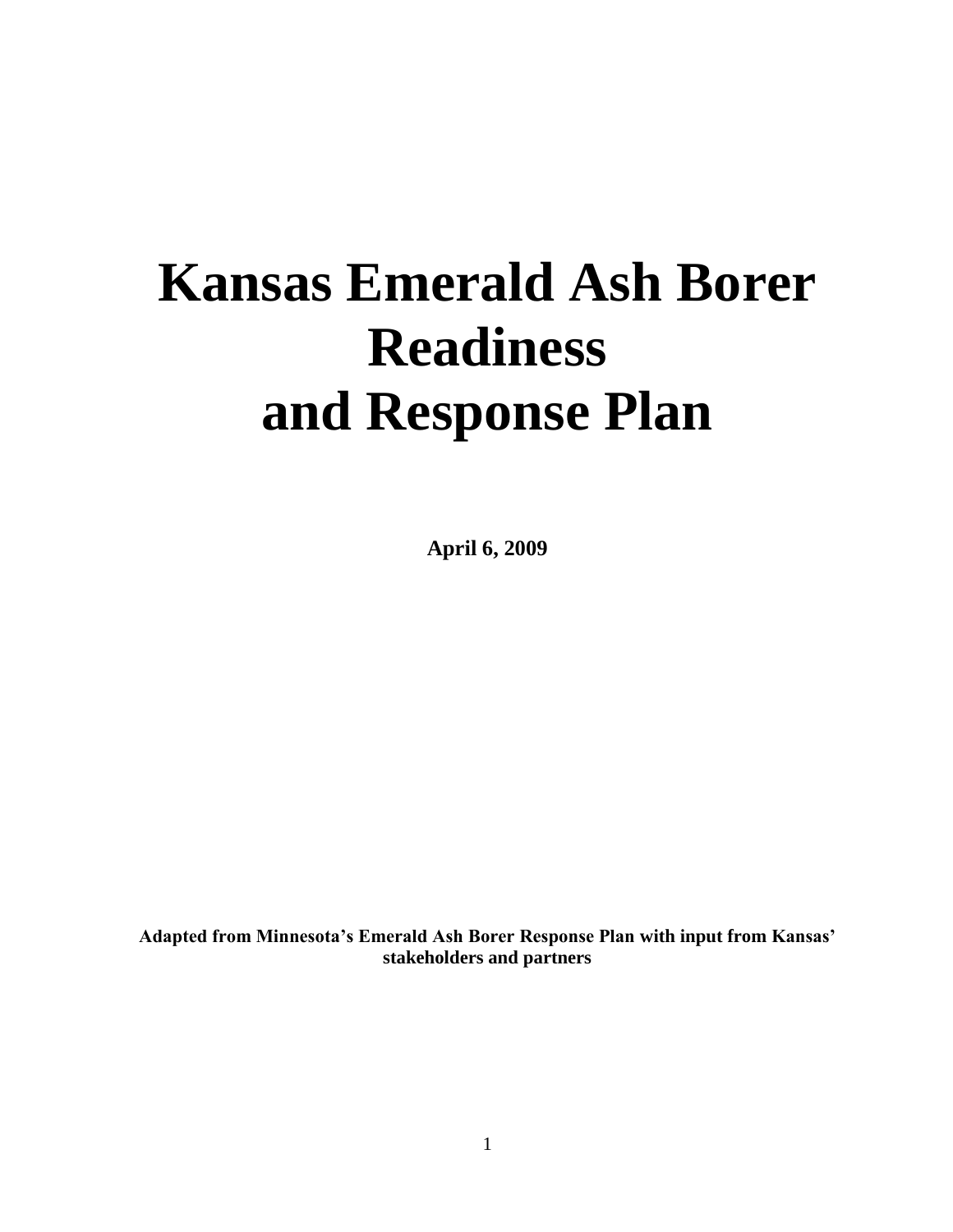# **Table of Contents**

|                                                                           | Page           |
|---------------------------------------------------------------------------|----------------|
| 1. Background                                                             | 3              |
| 2. Purpose of EAB Response Plan                                           | 4              |
| 3. Status of EAB Response Plan                                            | $\overline{4}$ |
| 4. Response Team Members and Roles                                        | $\overline{4}$ |
| 5. Response Organization - Incident Command System                        | 5              |
| 6. Specimen Submission                                                    | 8              |
| 7. Notification and Initial Response                                      | 8              |
| 8. Emergency Quarantine                                                   | 9              |
| 9. Delimitation                                                           | 10             |
| 10. Investigation                                                         | 11             |
| 11. Formal Quarantine                                                     | 12             |
| 12. Mitigation                                                            | 12             |
| 13. Utilization & Restoration                                             | 14             |
| 14. References                                                            | 15             |
| 15. Appendix A – Communications Plan                                      | 16             |
| 16. Appendix B – List of Certified Arborists for Tree Removal             | 21             |
| 17. Appendix C – Kansas Response Team Member Contact List                 | 22             |
| 18. Appendix D – Homeowner Flyer for EAB                                  | 24             |
| 19. Appendix E - PPQ Form 391                                             | 25             |
| 20. Appendix F - Kansas EAB Incident Command Branches                     | 27             |
| 21. Appendix G - Kansas EAB Incident Flowchart                            | 29             |
| 22. Appendix H - Potential Situations and Emergency Quarantine Action     | 30             |
| 23. Appendix I - Delimitation Scenarios                                   | 31             |
| 24. Appendix J - EAB Detection Scenarios and Potential Mitigation Methods | 32             |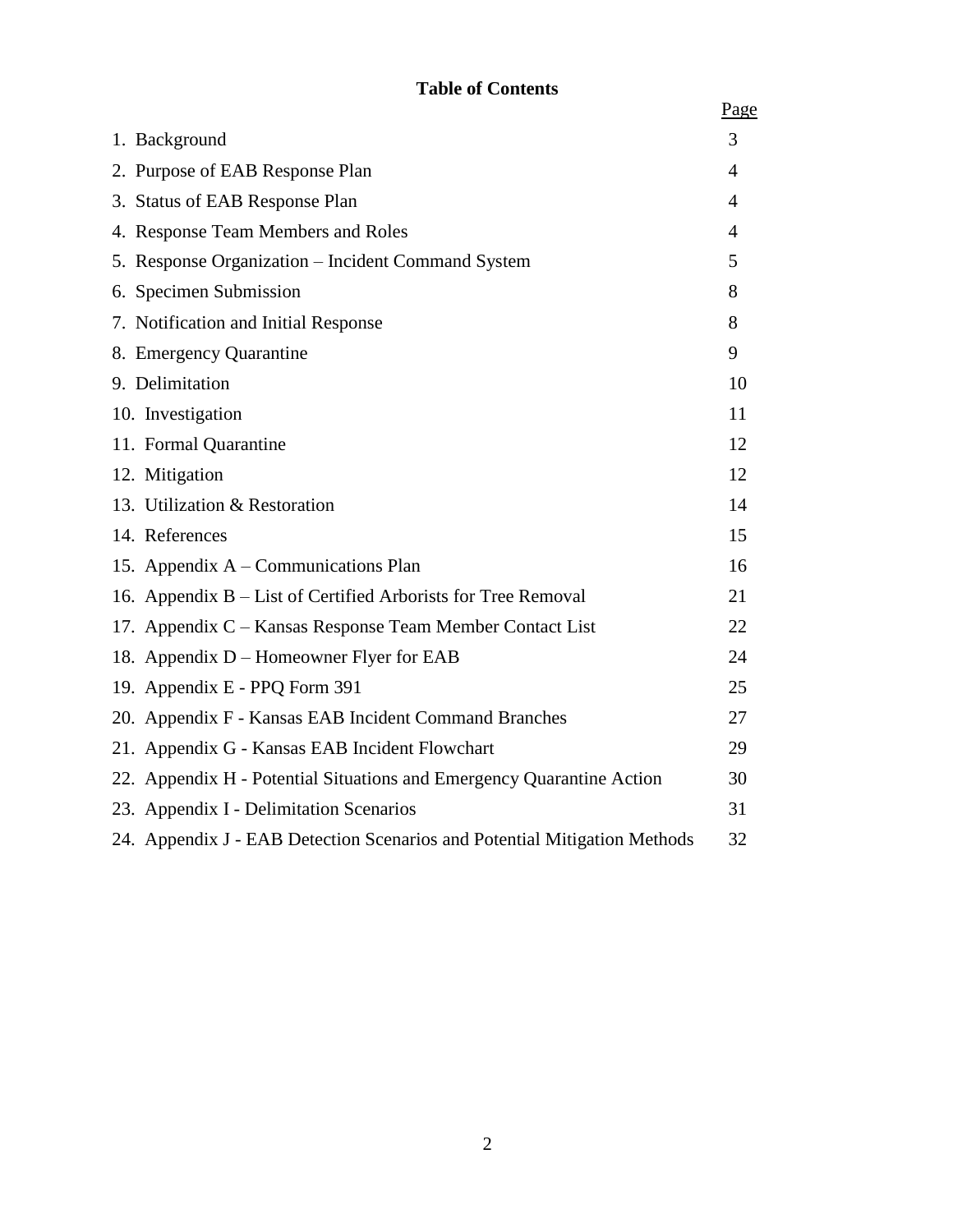## **BACKGROUND**

The Emerald Ash Borer (EAB), *Agrilus planipennis* (Fairmaire) (Coleoptera: Buprestidae), is a pest of ash trees native to Asia and first discovered in North America in 2002 in the Detroit, Michigan area. It has killed millions of ash trees and thousands of ash trees have been removed. Since this initial discovery, the core area affected by EAB has expanded. It has been detected in Windsor, Ontario (2003), Ohio (2003), Indiana (2004), Illinois (2006), Maryland (2006), Pennsylvania (2007), West Virginia (2007), Toronto, Canada (2007), Virginia (2008), Wisconsin (2008) and Missouri (2008).

The United States Department of Agriculture restricted the importation and movement of ash nursery stock from Canada into the United States in August 2007 to prevent the spread of Emerald Ash Borer. Illinois, Indiana and Ohio and some counties in Maryland, Missouri, Pennsylvania, West Virginia and Wisconsin are quarantined areas also.

All ash trees native to Kansas are susceptible to infestation by EAB. Trees become infested when adult beetles lay eggs on the bark, which hatch into larvae that bore into the tree. The larvae tunnel in the phloem layer (between bark and wood) and disrupt the movement of water and nutrients, eventually killing the tree. EAB appears to prefer trees under stress, but is capable of killing perfectly healthy trees.

While it has been several years since EAB was discovered in North America, dendrochronologists suggest it has been here since 1982. The delay between introduction and discovery was probably due to the difficulty in detecting this insect, especially at low population densities. This difficulty in early detection has also confounded efforts to limit the distribution of EAB via eradication of satellite populations.

**This response and readiness plan will be used as a guideline for the processes and decisions to be followed in responding to an EAB introduction. If eradication proves not to be a feasible option it will still be important to mitigate damages by preventing and slowing artificial spread through quarantine and preventing natural spread through sanitation.**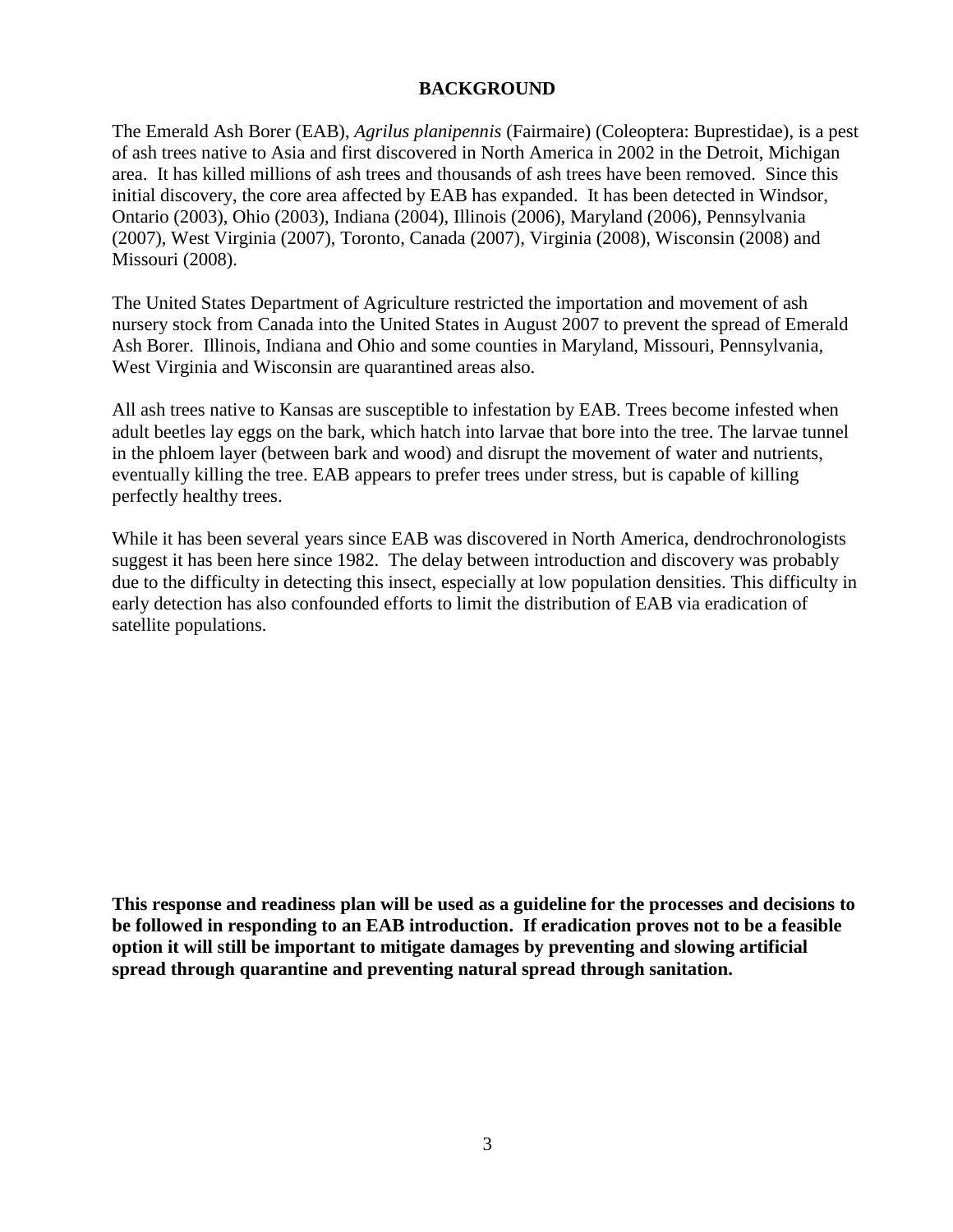## **PURPOSE OF THE EAB RESPONSE AND READINESS PLAN**

- 1. To identify how ICS will be used to manage efficient communication and coordination among responding agencies and affected groups.
- 2. To provide guidance in outlining action steps to be taken by responding agencies.
- 3. To provide guidance in establishing criteria for choosing a course of action to an EAB infestation.

## **STATUS OF EAB RESPONSE PLAN**

The EAB Readiness and Response Plan is a dynamic document and, as such, changes over time in response to new information about EAB biology and management. The most current Response Plan will be posted at:

[www.ksda.gov/includes/document\\_center/plant\\_protection/Miscellaneous%20Plans%20Reports%2](http://www.ksda.gov/includes/document_center/plant_protection/Miscellaneous%20Plans%20Reports%20and%20Guidelines/KSEABResponsePlan.pdf) [0and%20Guidelines/KSEABResponsePlan.pdf](http://www.ksda.gov/includes/document_center/plant_protection/Miscellaneous%20Plans%20Reports%20and%20Guidelines/KSEABResponsePlan.pdf)

## **RESPONSE TEAM MEMBERS AND ROLES**

The EAB Response Team will be made up of agencies/groups with legal responsibilities in the event of EAB detection (through statute or ownership of lands). Response Team members and roles relative to emerald ash borer are as follows.

## **(For list of contacts in agency/group see Appendix C)**

.

- 1. **KDA** Kansas Department of Agriculture is the lead state regulatory agency to prevent the introduction into and the establishment or spread within Kansas of plant pests. (K.S.A.2- 2112)
- 2. **USDA-APHIS, PPQ** United States Department of Agriculture-Animal and Plant Health Inspection Service, Plant Protection and Quarantine is the lead federal regulatory agency to prevent the introduction into and establishment or spread within the United States of plant pests.
- 3. **KFS** Kansas Forest Service is the lead agency in wood utilization and reforestation of lands potentially affected by EAB. (KS 76-425d)
- 4. **KDOT**  Kansas Department of Transportation is responsible for all aspects of the design, construction and maintenance of right-of-way vegetation.
- 5. **KDWP** Kansas Department of Wildlife and Parks is responsible for the state park lands potentially affected by EAB.
- 6. **U.S. Army Corps of Engineers** United States Army Corps of Engineers is responsible for the federal park lands potentially affected by EAB.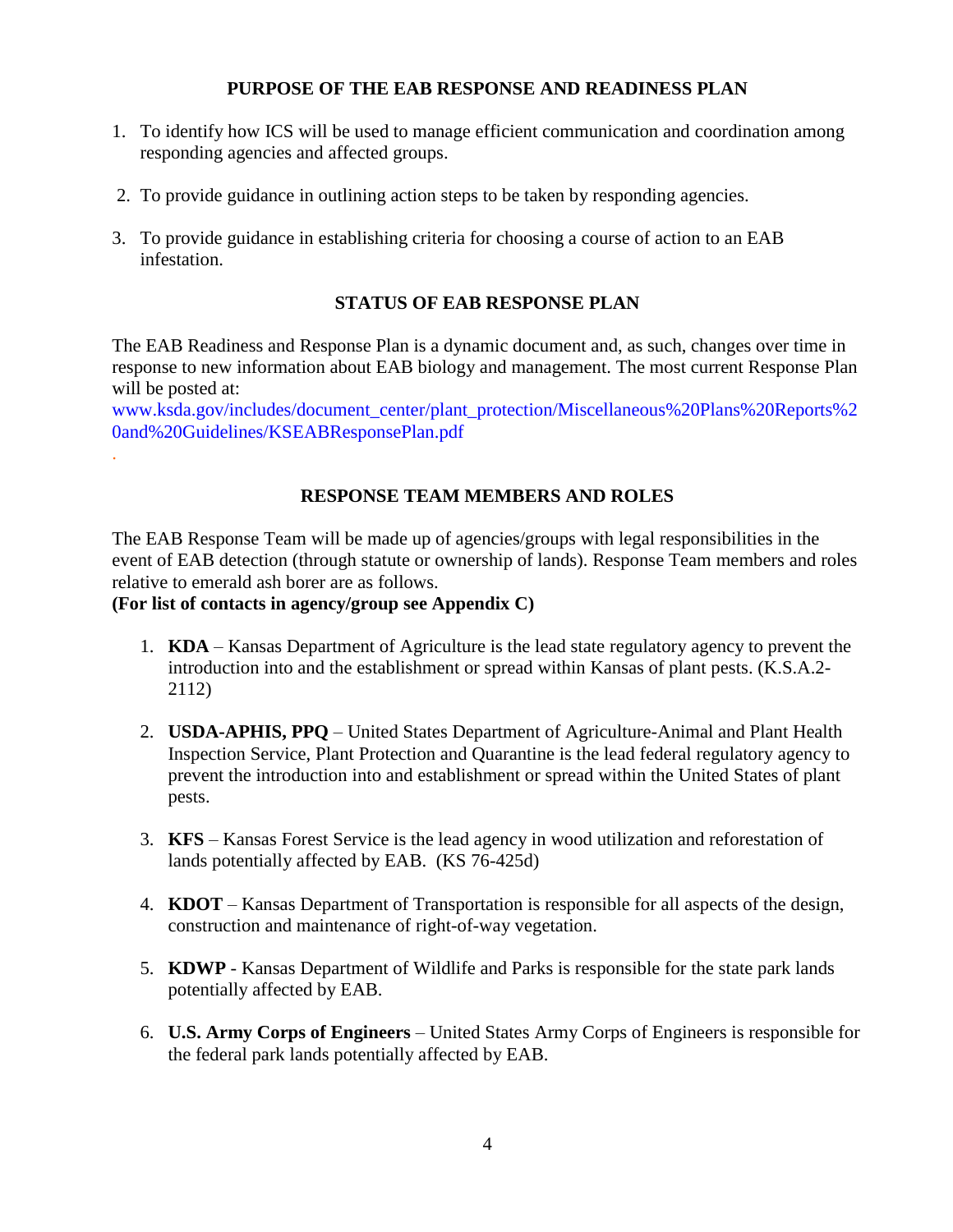- **7. USDA-NRCS Forestry** United States Department of Agriculture-Natural Resources and Conservation Service Forestry will provide leadership in a partnership effort to help private land owners and managers with their natural resources.
- 8. **KAA** Kansas Association of Arborists will help with removal and restoration and provide list of certified arborists.
- 9. **KSU Extension** Kansas State University Extension will provide the public with information and outreach.
- 10. **Kansas League of Municipalities (KLM)** There are approximately 645 municipalities in Kansas, each owning lands potentially affected by EAB.
- 11. **Kansas Association of Counties** There are 105 counties in Kansas, each owning lands potentially affected by EAB.
- 12. **Tribes** Kansas Tribes: Iowa Tribe of Kansas, Kickapoo Tribe of Kansas, Prairie Band Potawatomie Nation and Sac and Fox Nation. There are approximately 244,000 acres of Native-American owned lands in Kansas that could potentially be affected by EAB.
- 13. **Utilities** Kansas Electric Power Cooperatives, KCP&L and Westar would be involved in tree removal near utility lines.
- 14. **KNLA –** Kansas Nursery and Landscape Association would help with the nursery industry in preventing the introduction of plant pests from nursery stock.
- 15. **Science Advisory Panel** Panel of knowledgeable people to provide objective analysis of the situation and give recommendations. This includes the Kansas Entomologist, KSU Extension Entomologist and USDA Forestry-Michigan State.

# **RESPONSE ORGANIZATION – INCIDENT COMMAND SYSTEM**

**Incident Command System (ICS)** = *"…ICS is the combination of facilities, equipment, personnel, procedures, and communications operating within a common organizational structure, designed to aid in the management of resource during incidents…"* From the Kansas/National Incident Management System.

Responding agencies and groups will be organized in an ICS structure so as to facilitate coordination and communication during all phases of the response. At the top of the ICS organization is the Incident Commander (IC) – the Incident Commander is responsible for all actions in response to the incident. In the event of EAB detection in Kansas, a Unified Command will be established. A **Unified Command** combines individuals from different agencies and/or groups when multiple jurisdictions are involved. For an EAB response, if the detection is on nontribal land the **Unified Command** will be comprised of a representative from **KDA** and from **PPQ**. If EAB detection is made on **tribal land** the **Unified Command** will be comprised of a representative from the **tribe** and from **PPQ**. **(Appendix F-**Kansas Incident Command Structure Flowchart**)**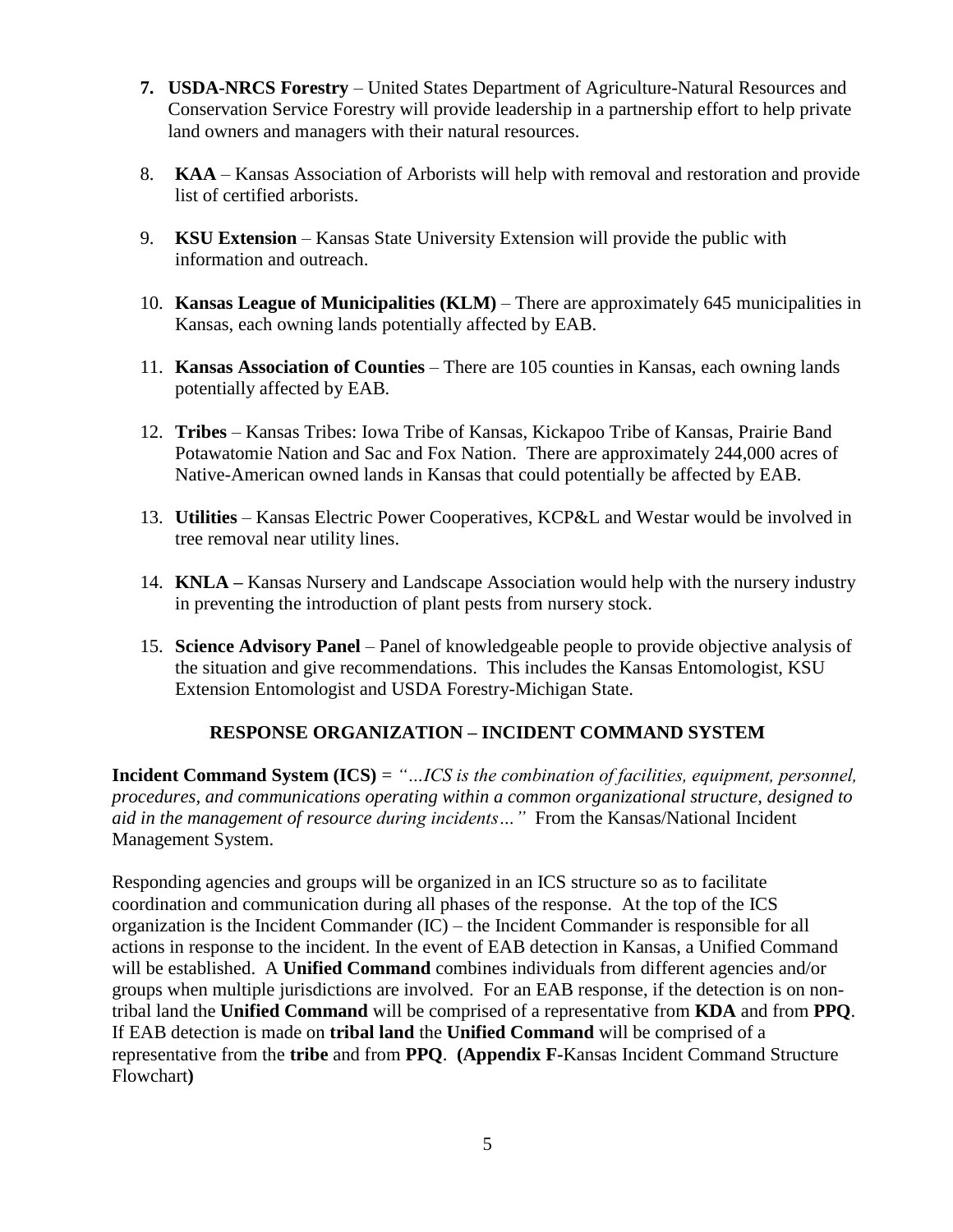In addition to the Incident Commanders, the EAB Unified Command Staff will also include the following:

**• Safety Officer(s)** – As a response may involve felling trees, **KDA or their designee** would be best suited to supply a safety officer as the primary official. The Safety Officer reports directly to the ICS and is responsible for monitoring response actions for potentially unsafe situations. The Safety Officer may halt response actions at any time if unsafe conditions are present. Safety Officers from other responding groups may also participate to monitor response actions taken by staff from that group.

• **Liaison Officer(s)** – The Liaison Officer's role is to coordinate with representatives from other agencies or groups. **KDA staff or their designee** will fill the Chief Liaison Officer role, but other responding agencies or groups will also need to designate a Liaison Officer to communicate with other groups relative to their actions.

**• Joint Information Center (JIC)** – The JIC is the clearinghouse for all media information related to the incident. Since an EAB find will likely cross multiple jurisdictions, a JIC will be established. The JIC will be made up of a **Public Information Officer (PIO) from each Unified Command** agency and, if desired, **any groups listed above with lands directly affected** by the find. The JIC will operate from the EAB Communications Plan **(Appendix A)**.

In any ICS there are four general branches under which most response actions occur:

• **Planning** – This branch is responsible for collecting, evaluating and disseminating data throughout the ICS as well as determining short- and long-term strategies related to the incident. Planning actions will be **led by the KDA** who will oversee collection, management and publication of delimiting data. **Affected landowning groups** will also fall into the planning branch regarding public meetings and planning restoration activities.

**o Science Advisory Panel** – **KDA Entomologist, USDA Forest Service Michigan-State and KSU Extension Entomologist** have the role of the Science Advisory Panel. The Science Advisory Panel is to provide an objective analysis of the situation and the scientific merit of various approaches. The Science Advisory Panel will review potential action plans developed by the Planning Branch and provide a third-party recommendation to the Incident Command who will either decide to proceed with the plan as written or return it to the Planning Branch to incorporate the Advisory Panel's recommendations. **(Appendix C-**List of contacts in agency/group**)**

**• Operations** – This branch is responsible for implementing the action steps for rapid response. Since there are multiple distinct action steps that will be taken if EAB is detected, this branch will be split into **five sections**:

- **o Regulation KDA and PPQ** are the only response team members with quarantine authority in this situation. The KDA will be responsible for intrastate quarantine while PPQ will be responsible for interstate quarantine.
- **o Delimitation** Delimitation is the survey to determine the extent of the infested area. **KDA will lead** the delimiting survey with the expectation that **affected groups** would also contribute man-hours to the delimiting survey.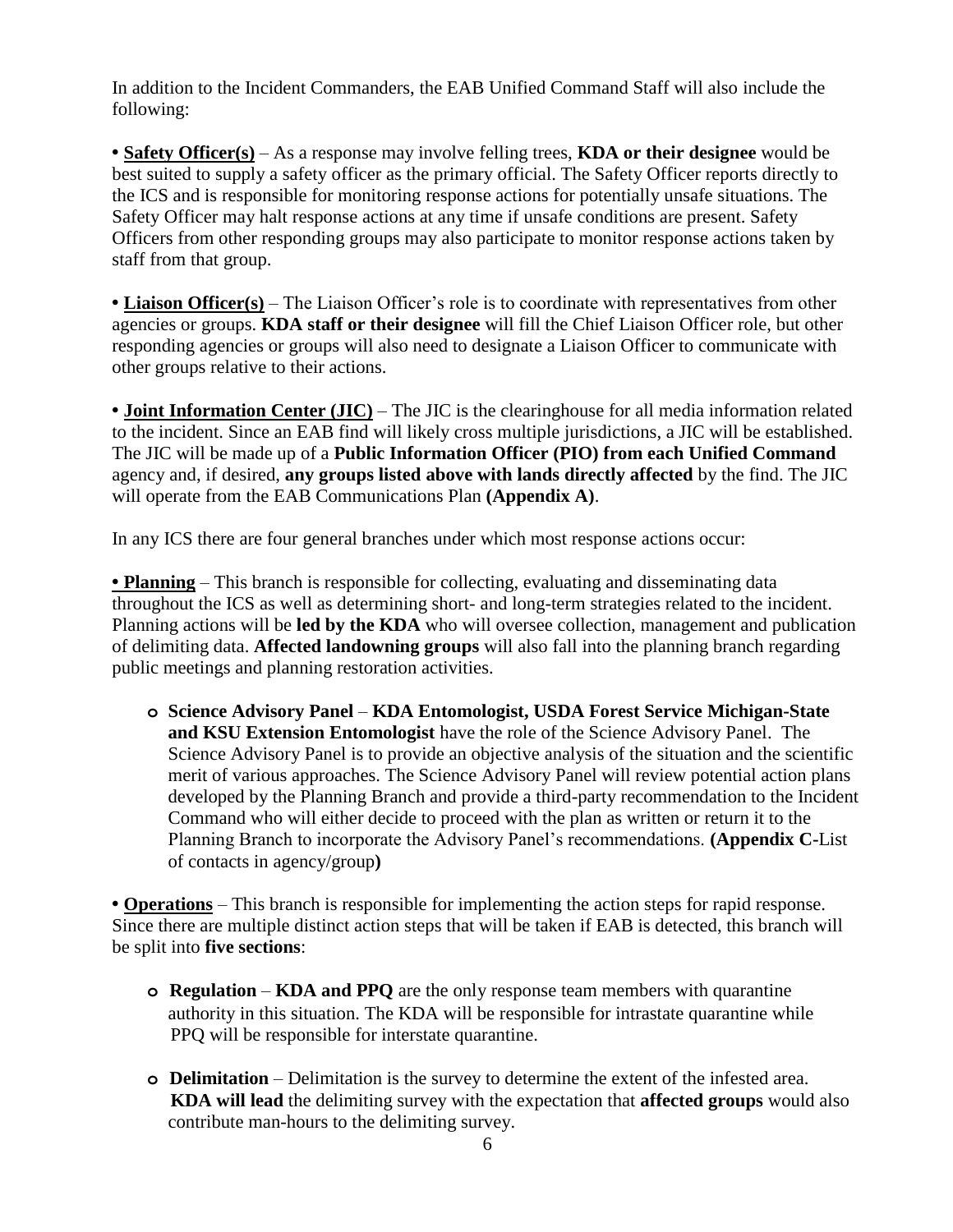- **o Investigation**  In addition to delimiting the infested area, the source and age of the infestation as well as whether the infestation has been spread artificially to new areas needs to be determined. Due to experience in conducting interviews, trace backs and trace forwards, **PPQ** would be best suited to **lead** the investigation effort with the **KDA**  lending **support** with man-hours and the expectation that **affected groups** would also contribute man-hours to the investigation. This work will have the added benefit of notifying property and business owners within the affected area of the find and its implications.
- **o Mitigation** Mitigation is the process of minimizing the affects of EAB within reasonable bounds of expense, collateral environmental damage and a reasonable expectation of achieving the actions objectives. EAB mitigation could consist of a number of alternatives including:
	- **Eradication** removal of infested and healthy trees for a specified distance around the delimited boundaries of the infestation
	- **Sanitation** removal of infested trees within the boundaries of the infestation
	- **No action** no tree removal EAB is limited to natural spread via quarantine

The course of action to follow regarding mitigation will be decided by the **Unified Command** with input from the **Response Team** and **Science Panel**. It is anticipated that **affected groups** would contribute man hours to mitigation efforts, if possible.

**o Utilization** – Utilization is the process of maximizing the usage of ash wood resulting from mitigation measures and/or the effects of EAB. Regardless of the course of action taken in responding to an EAB infestation, a significant amount of ash wood will need to be dealt with. Ideally, a more valuable usage can be found than simple disposal via chipping. **Kansas Forest Service** is best suited to investigate utilization possibilities and oversee utilization efforts in collaboration with the **affected groups**.

• **Logistics** – This branch is responsible for acquiring facilities, supplies and equipment for the incident. Most of the logistical needs for the response will be supplied by the **KDA or their designee**, including the Incident Command Center (KDA in Topeka), Internet resources, and some of the supplies and equipment. It is anticipated that **affected groups** may also be able to supply supplies and equipment for staff working on the incident. In particular, an affected group may supply an Operations Center somewhere within or near the affected area, while all other branch activities will be coordinated within or as near as possible to the affected area.

**• Finance** – This branch is responsible for tracking expenditures, work hours, grants and contracts. It is anticipated that **each agency or group** will track expenditures for staff working on the incident, including labor and expenses. It is also anticipated that the **KDA** will arrange the procurement of the bulk of needed supplies and equipment. As lead on restoration efforts, the **KFS** would facilitate restoration activities in collaboration with local jurisdictions.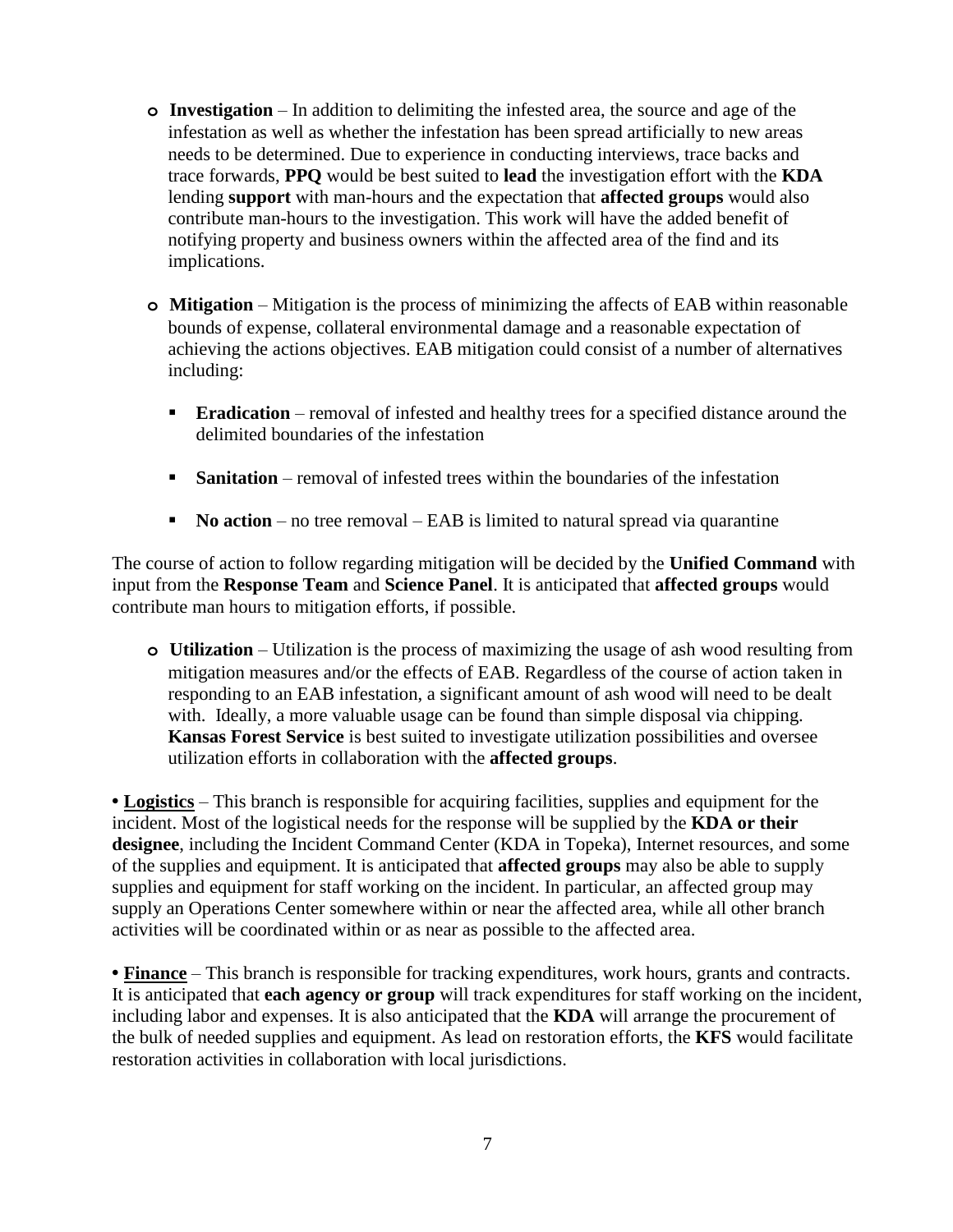## **SUBMISSION OF SUSPECT SPECIMENS**

## **Objective: Immediate submission of specimen for confirmation or refutation of positive EAB report.**

Until EAB is confirmed in Kansas, all suspect EAB specimens and wood/bark samples should be submitted to KDA for initial diagnosis and handling. If KDA supports the EAB diagnosis, a specimen will be recovered (if only wood/bark originally submitted) and sent to:

> J. E. Zablotny USDA, APHIS, PPQ 11200 Metro Airport Center Drive, Suite 140 Romulus, Michigan 48174 734-942-9005 734-942-7691 (fax) [James.E.Zablotny@usda.gov](mailto:James.E.Zablotny@usda.gov)

This process will also need to be followed after EAB is confirmed in Kansas each time EAB is found in a new county.

**Specimens** will be accompanied by a **PPQ Form 391 (Appendix E-**sample PPQ Form 391**)**, samples identified as **"Urgent"** and a copy sent to the USDA State Plant Health Director (SPHD). The Identifier will be notified before the specimen is sent to ensure that they are expecting it and the address is correct.

After initial finding and identification is made in a county, specimens will be sent to the Entomology Department at KSU:

> Entomology Department Insect Diagnostician 123 W. Waters Hall Kansas State University Manhattan, Kansas 66506

## **NOTIFICATION AND INITIAL RESPONSE**

## **Objective: Notify all relevant authorities in an organized manner. Provide information updates to all relevant parties in an organized manner.**

The KDA Plant Protection and Weed Control program has a **Plant Pest Emergency Response Fund of \$15,000** as a resource to be used for emergency actions, if needed.

If the KDA believes an **EAB specimen has been recovered** in Kansas, the specimen will be submitted immediately to USDA-APHIS, PPQ per the submission protocol, and the following steps will be taken:

- SPRO will notify PPQ SPHD of detection. **(Appendix G)**
- Communications Plan activated by Lead Public Information Officer (KDA) **(Appendix A)**
- SPRO will notify local officials (land manager and most relevant government authority) that a specimen has been submitted.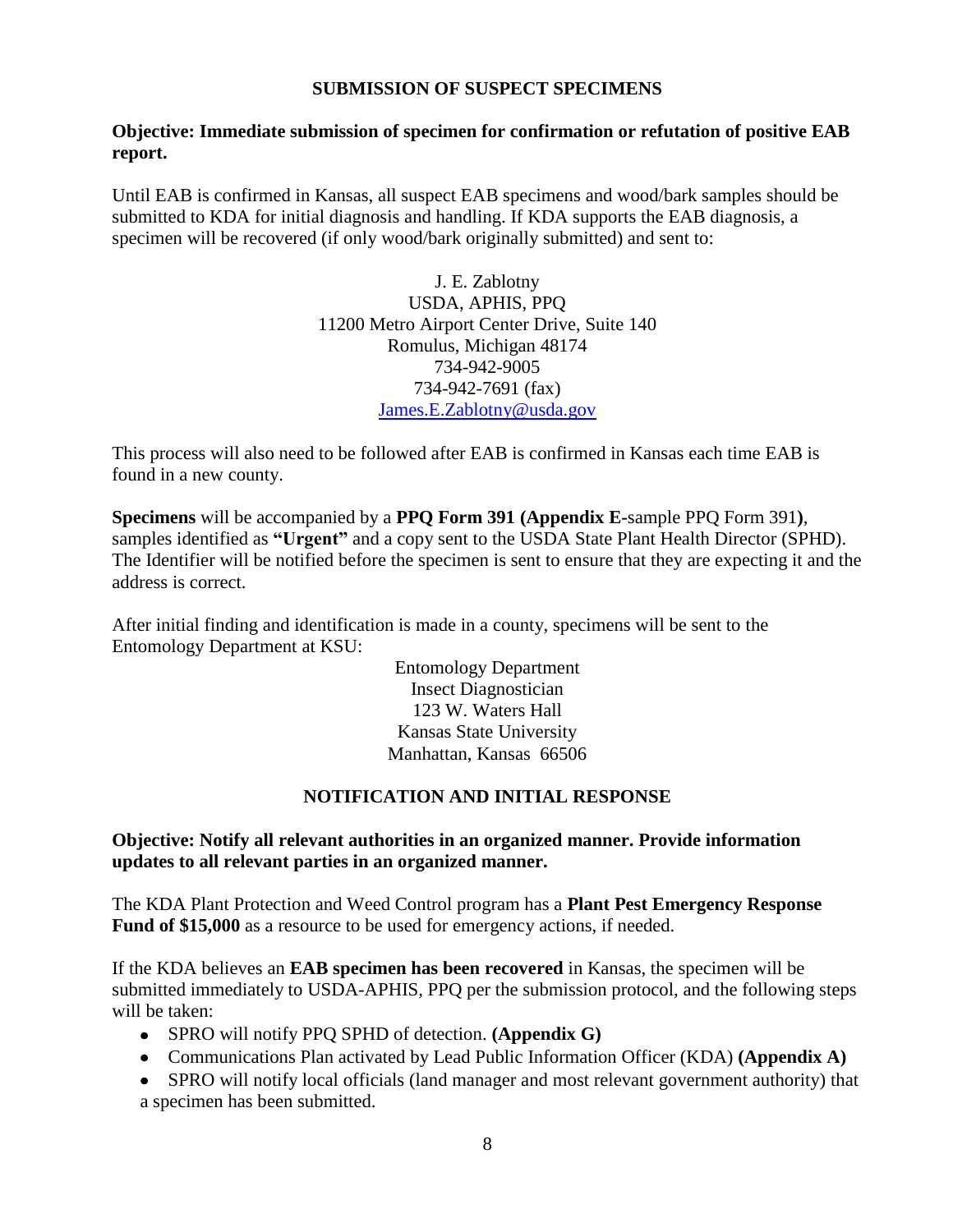If **PPQ determines** the specimen is **not EAB**, these steps will be taken:

- SPHD notifies SPRO of negative finding.
- Communications Plan deactivated.
- SPRO will notify local officials by phone that the report was false.

If **PPQ determines** the specimen **is EAB**, these steps will be taken:

- SPHD notifies SPRO of confirmation.
- SPRO initiates emergency response at KDA (Topeka) within 24 hours.
- SPRO schedules **Operations** briefing meeting within the affected region within 48 hours for operations team and local officials.
- **Incident Command** consults with **Science Advisory Panel.**
- **Incident Command** briefing at KDA (Topeka) within 24 hours of confirmation
	- **o** SPRO or designee gives briefing of situation
	- **o** Finalize Incident Command Structure (**Appendix F**)
	- **o** Prepare specific short-term and general long-term action steps
	- **o** Review Communications Plan in preparation for information release to media
- Confirmation communicated to **Strategic Planning Team** by **Liaison Officer** with materials developed at IC briefing
- Operations Meeting in affected region within 48 hours of confirmation
	- **o** Assess local resources available to aid implementation of action steps and prepare implementation plan for action steps
- **Planning Section Chief** schedules a town hall meeting in affected area within one week of confirmation
	- **o** Distribute Incident FAQs from Communications Plan **(Appendix A)**
	- **o** Distribute Action Steps from IC Briefing

**After initial response**, these activities will occur on a **daily basis**:

- IC meeting at KDA (Topeka) led by the **Incident Commander**
	- **o** Review/develop daily incident action steps.
	- **o** Safety briefing **Lead Safety Officer** (KDA).
	- **o Operations Section Chief** in attendance by phone if needed.
- Operations meeting within affected area led by **Operations Section Chief o** Review/develop daily operation action steps.
- Update information for media **Lead Public Information Officer**
- Respond to inquiries **Liaison Officers**
- Update EAB website with daily data **Operations Section Chief** at end of each day

**After initial response**, these activities will occur on a **weekly basis**:

Weekly progress report condensed from daily briefings – **Incident Commander, Lead PIO,** and **General Staff (Chiefs for Planning, Operations, Logistics and Finance)**.

**Science Panel** consultation will occur on an as needed basis.

# **EMERGENCY QUARANTINE**

**Objective: Prevent the artificial movement of EAB beyond the currently affected area.**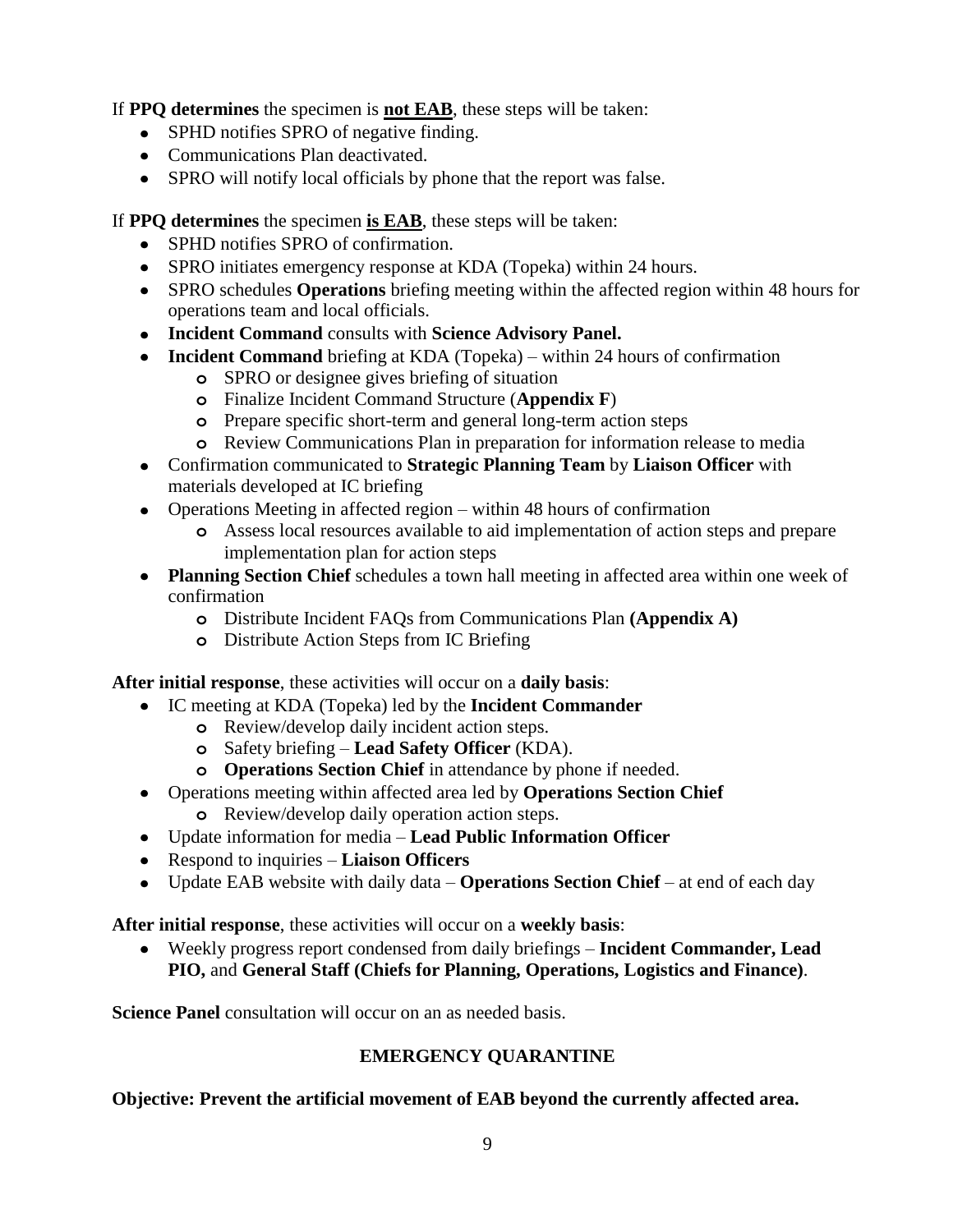Regardless of what other action steps are decided upon, an intrastate quarantine will be established by the KDA to contain EAB to the affected region. Natural spread of EAB is approximately 5-8 miles/year and this will buy some time for not yet infested regions of Kansas to prepare before EAB also reaches them. However, if artificial movement of EAB is not prevented it could be distributed all over the state within a matter of just a few years. EAB could be spread in any ash wood that has not been treated to prevent EAB survival including ash logs, firewood and nursery stock. Treatments to eliminate EAB from these materials include debarking (including outer ½" of sapwood), chipping to <1" diameter in two dimensions and kiln drying, (maximum thickness 3 inches, fumigation with MB or heat treatment.

The area quarantined for EAB will be situational. Initially an emergency quarantine will be established and, after delimiting is conducted, a formal quarantine will be established. **(Appendix H-Potential Situations and Emergency Quarantine Action)**

Boundaries of quarantined areas as well as other information pertinent to the quarantine will be maintained at the KDA EAB website: [www.ksda.gov/plant\\_protection/](http://www.ksda.gov/plant_protection/)

 **Communicating quarantine information** to affected industries as well as the general public will be critical. These steps should be taken to publicize quarantine restrictions:

## **Within the delimiting area**

**o** Relevant businesses as well as property owners will be contacted personally as part of the investigation procedure. Materials describing the quarantine and action steps will be left for home or business owner's not available **(Appendix D).**

# **Within the quarantine area**

- **o** Relevant businesses will be contacted by mail with materials describing the quarantine as well as the action steps being implemented and FAQs.
- **o** Businesses at greatest risk for violating EAB quarantine restrictions will be contacted personally to inform them of the restrictions.
- **o** Ads will be placed in newspapers and on radio stations targeting the market within the quarantined area.
- **Outside the quarantine area**
	- **o** Relevant businesses will be contacted by mail with materials describing the quarantine as well as the action steps and FAQs.
	- **o** Media opportunities will be targeted to inform the public of the EAB situation.

**The Quarantine Unit will be contained within the Operations Branch**. **KDA will lead the Quarantine Unit** and be responsible for communicating quarantine restrictions to affected parties. However, **some of this responsibility will be covered by the Delimitation and Investigation Units**. Consequently, the main activity of the Quarantine Unit will be mailing information to affected businesses and property owners not contacted by the Delimitation or Investigation Units.

# **DELIMITATION**

## **Objective: Establish boundaries of area infested by EAB.**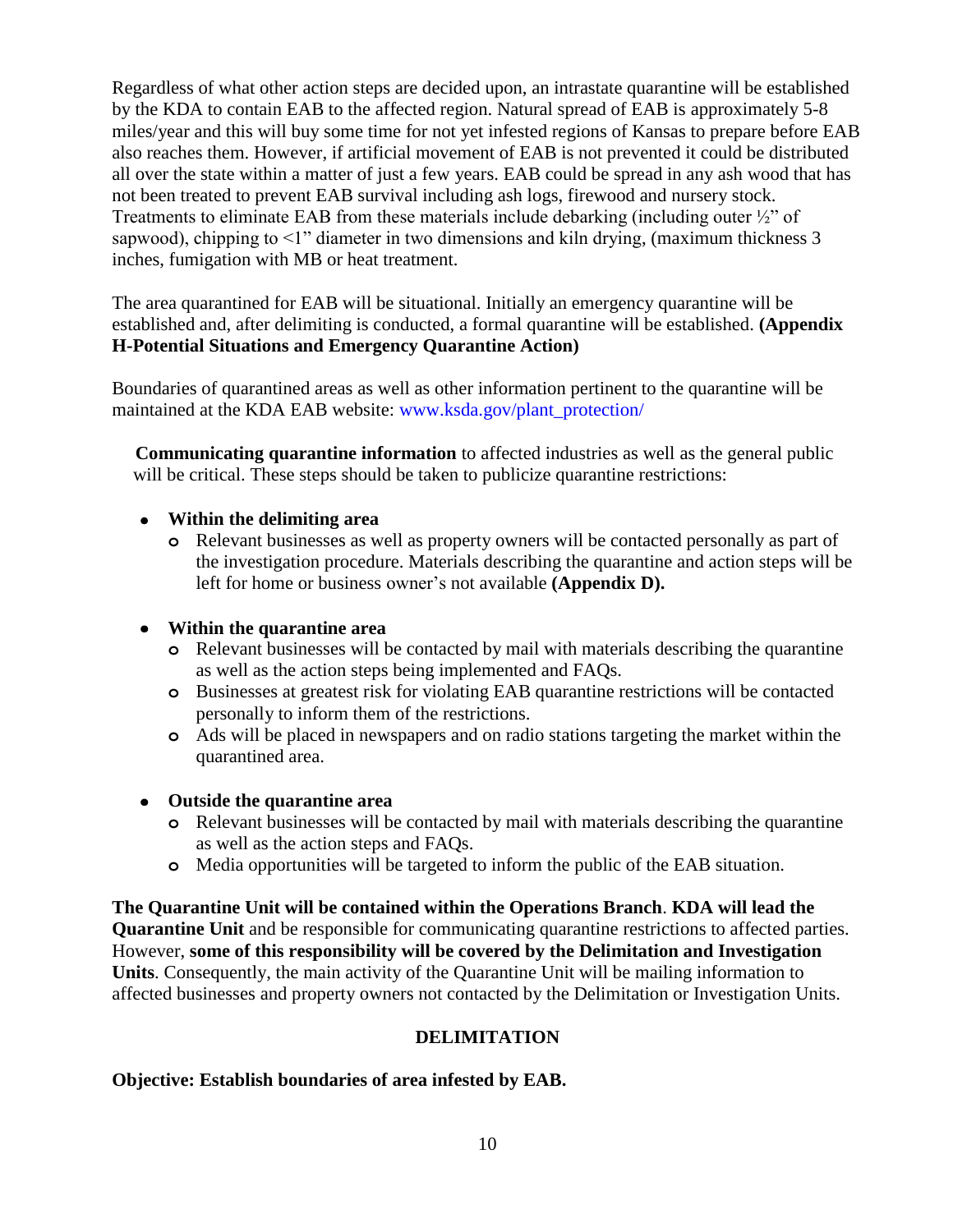After establishing the quarantine boundaries, the **Operations branch** will begin conducting a delimiting survey and investigation. Progress and specific actions related to delimitation and investigation will be determined at daily Operations Meetings in the affected area.

The area to be delimited will be subdivided into a grid and teams of surveyors will be assigned to individual cells. Depending on the situation, two possible survey scenarios are possible, point source or nonpoint source. **(Appendix I-**scenarios**)**

Surveyors will contact local homeowners and businesses as needed while accessing trees and will distribute informational packets. The informational packets will be left for property owners not available at the time of the visit.

Training for surveyors will be conducted on site by the **Operations Branch**. One to two hours of training may be needed depending on the level of surveyor expertise. Training will cover survey tactics, ash identification, identification of EAB and its damage relative to that of other ash insects, computer/equipment operation and data recording.

If a **State Contract for Tree Removal** is made, it will be by the **Finance Section Chief**. The **Delimiting Unit** will be contained within the **Operations Branch**. The **KDA will lead the Delimiting Unit**.

# **INVESTIGATION**

## **Objective: Determine source of infestation and if artificial movement of infested materials has occurred.**

Investigation into the source of the EAB infestation and any movement of infested materials to new areas will be conducted concurrently with the delimiting survey. Depending on the situation in which EAB is detected, the investigation may be focused or broad in scope.

If EAB is **detected at a point source (nursery, firewood, etc.)**, an order will be issued to immediately halt all movement of ash material. In each circumstance, trace backs will be conducted to determine the source of the infested material.

- If the **detection is before the adult emergence** period, all potentially infested material will need to be **destroyed prior to April 1**.
- If the **detection is during the adult emergence** period, all potentially infested material will need to be **destroyed within 48 hours of the detection**. Trace forwards will be conducted to determine where potentially infested material has been moved to and those destinations investigated.
- If the **detection is after the adult emergence** period, all ash material will need to be **destroyed prior to April 1 of the next year** in case some larvae remain in the material. **Trace forwards** will be conducted to determine where potentially infested material was moved to and to investigate those destinations.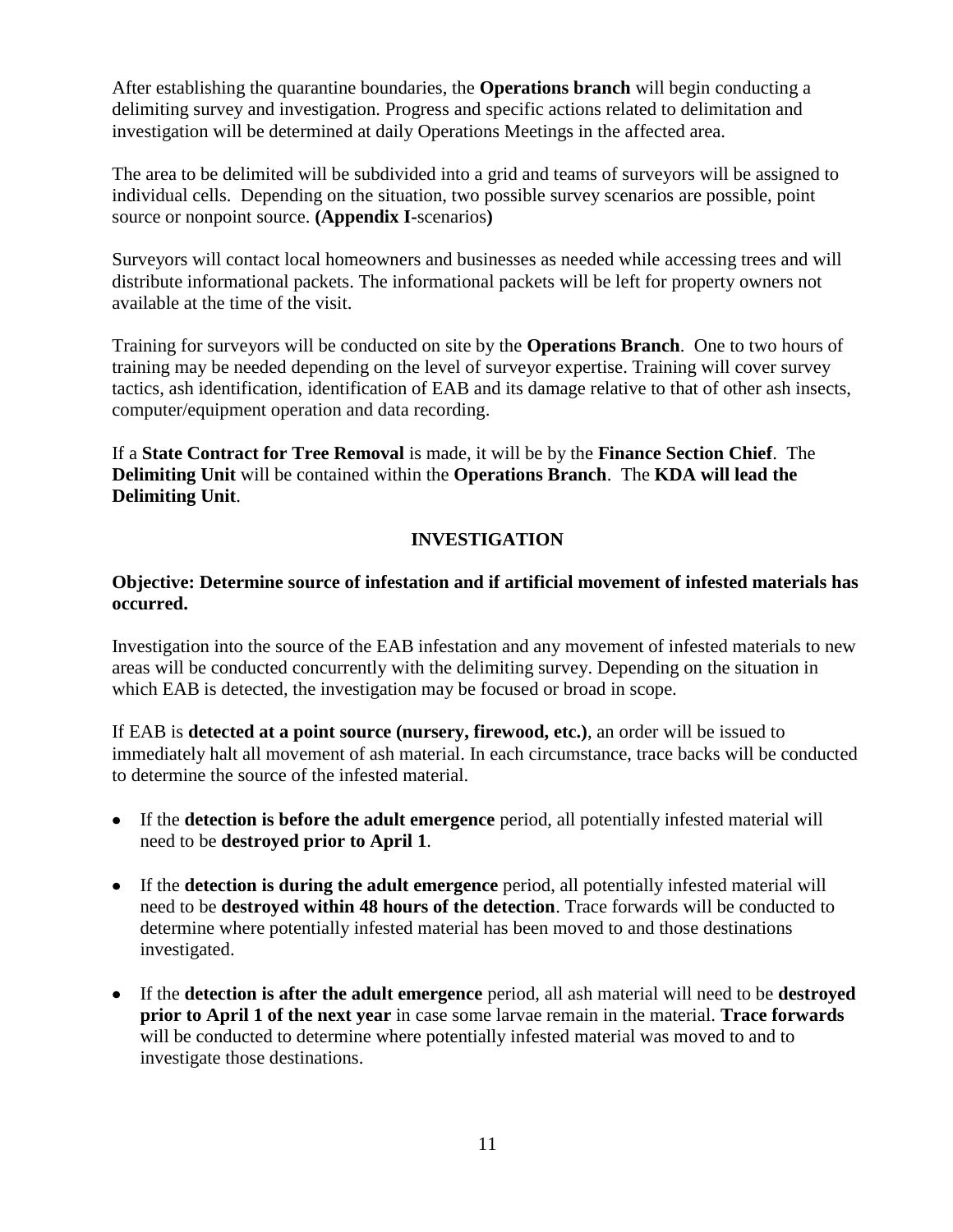If EAB is **detected at a non-point source (standing tree**) an order will be issued prohibiting any movement of ash material from the property. Investigators will begin at the epicenter of the infested area and work outwards, targeting relevant businesses and recreation areas that could be potential sources of the infestation. Like surveyors, investigators may also visit property owners in searching for the source of the infestation (i.e., a homeowner with firewood), as well as to determine whether potentially infested ash material has been moved to new locations. Information packets will be left for property owners unavailable at the time of visit. Tree cores will be taken from infested trees before tree removal for dendrochronological analysis at CPHST Otis Lab at Otis Air National Guard Base in Massachusetts to help recreate the history of the infestation.

The **Investigation Unit** will be contained within the **Operations Branch**. **PPQ** would be best suited to **lead the Investigation Unit** due to experience assessing pathways and commercial movement of materials.

# **FORMAL QUARANTINE**

## **Objective: Revise emergency quarantine boundaries if necessary and implement formal quarantine.**

The emergency quarantine should be established on an area larger than the EAB infestation to insure no movement of EAB-infested materials occurs from an infested area. After delimiting the extent of the infestation and investigating the source and any destinations of the infestation, a formal quarantine will be instituted. The formal quarantine may be implemented on the same boundaries as the emergency quarantine, or a smaller or larger area could be implemented based on the results of delimitation and investigation. **Before a formal quarantine can be established**, these steps must be followed **(per Plant Pest and Agriculture Commodity Certification Act Statute 2- 2112):**

- $\bullet$  A public meeting(s) will be held to communicate the specifics of the pest problem as well as the reasons for and terms of the quarantine – this will be an opportunity for public comment.
- Upon establishment of the quarantine, notice will be sent to all affected parties, including local, state and federal authorities as well as affected businesses.

Like the emergency quarantine, implementation of the formal quarantine will occur within the **Operations Branch**. **The KDA will be responsible for intrastate quarantine.**

## **MITIGATION**

## **Objective: Minimize impact of EAB infestation through treatment if feasible.**

There are a number of potential actions that could be taken to mitigate an EAB infestation. While realizing that it will be impossible to plot a specific course of action until a full understanding of the circumstances surrounding an infestation are known, it is useful to establish some criteria that will be considered when determining a course of action for dealing with an EAB infestation. Ultimately, the most effective approach to limit EAB population growth will be removing potential hosts from the system. Every tree removed before EABs emerge means fewer beetles in the system. However, host removal could also have the affect of pushing dispersal farther out of the system and moving the problem to new areas sooner.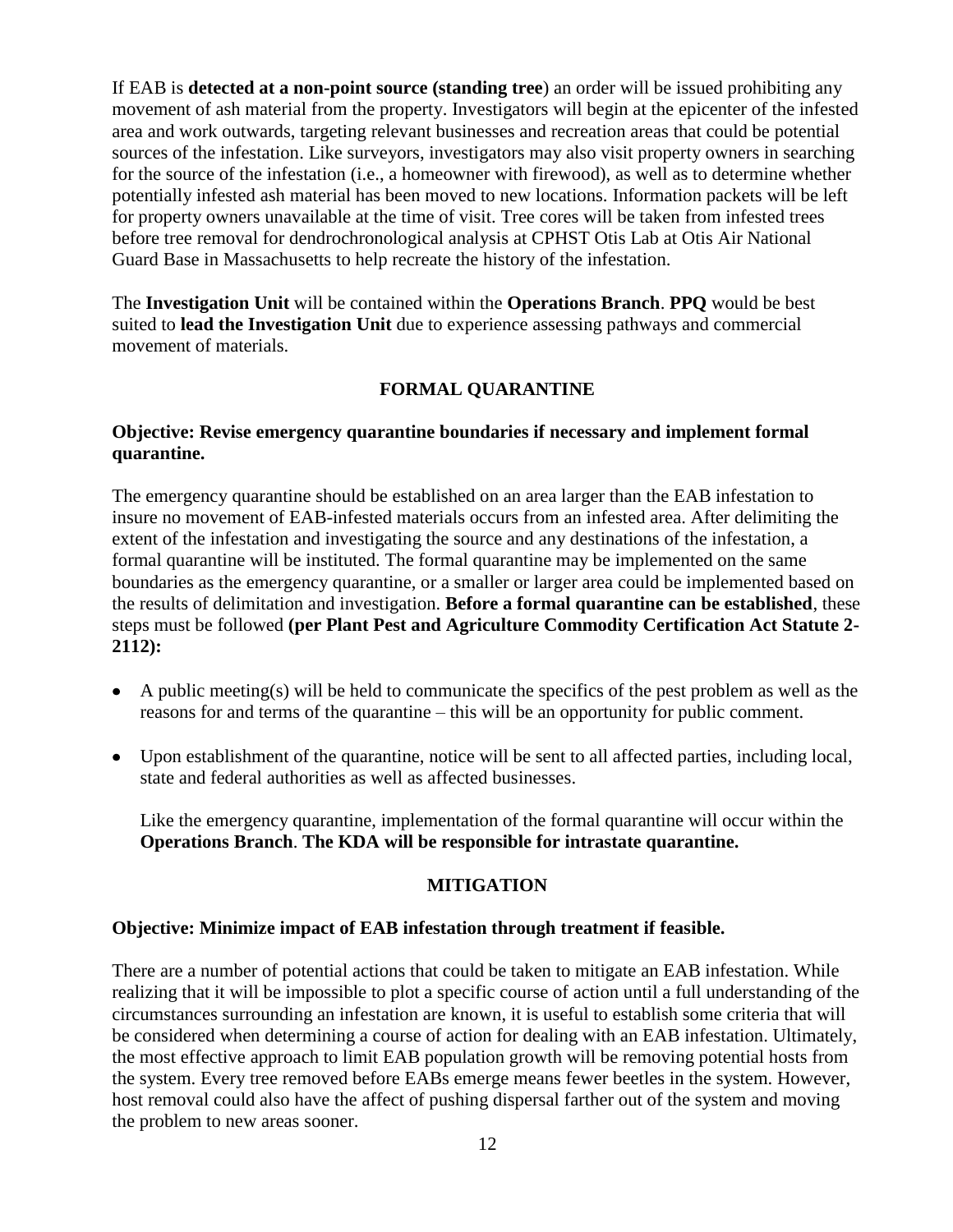## **Potential measures to be enacted to mitigate the affect of an EAB infestation:**

**Eradication:** The purpose of eradication is to remove small, isolated populations of a pest before the population size grows beyond control. Eradication may be justified if the target is truly a small, isolated population and the economic and environmental costs of the treatment are not too great.

Eradication treatments of EAB involve removal of all host material (known infested trees and trees of unknown status) within an area encompassing the delimited infestation borders and some additional distance. This approach has been controversial due to the ultimate removal of infested as well as healthy trees from the treatment area. However, it is impossible to undertake eradication via the removal solely of infested trees, because a tree cannot be determined to be free of EAB through visual inspection alone. Symptoms associated with EAB infestation may not be manifested until several years after the tree is first infested. EAB infestations tend to begin in the canopy of trees and proceed downwards. Even with careful inspection by tree climbers, the characteristic D-shaped exit hole will be difficult to find in beginning infestations and are not present when trees are first attacked. The only way to be certain that a tree is not infested with EAB is to fell the tree and remove the bark in search of larvae – which obviously defeats the purpose of trying to avoid removing healthy trees.

In EAB eradication, trees are removed from within the delimited edges of the infestation and a buffer because of difficulty in detecting EAB. The buffer is a means to catch the true edges of the infestation in which the population density is too low to be detected. Generally this distance has been a half mile, but could be as much as 1½-miles. The size of the treatment area increases exponentially with the size of the buffer. Obviously, the smallest buffer that can be used with confidence will be the optimum. The buffer size to use would depend primarily on two factors:

- The confidence in the results of the delimiting survey. If there is high confidence that the edges of the infestation have been accurately captured, then a smaller buffer may be adequate.
- The population density of ash in the affected area. If ash is very abundant in the affected area, EAB dispersal would likely be less than if ash is not abundant. Conversely, eradication will be more economically practical with a lower density of hosts present.

The practicality of eradication depends not only on the size of the area to be treated and the number of trees to be removed, but also the potential for the eradication to be successful. Probably the primary reason that eradication has not worked elsewhere is the difficulty in detecting low-level EAB infestations and, therefore, difficulty in accurately delimiting the edges of an infestation. This problem is likely to continue; therefore, a higher buffer would be preferable.

**Suppression or "Slow the Spread":** When a pest infestation grows beyond a size that can be eradicated, suppression efforts may still be able to slow the pest's population growth and spread.

**Suppression** of EAB may involve one or more of the following tactics:

• **Sanitation** – removal of infested trees. Removal of all known infested host material will reduce EAB population growth; however, the problem is determining what trees are infested without first cutting them down. Removal could be limited to trees expressing symptoms. Symptomatic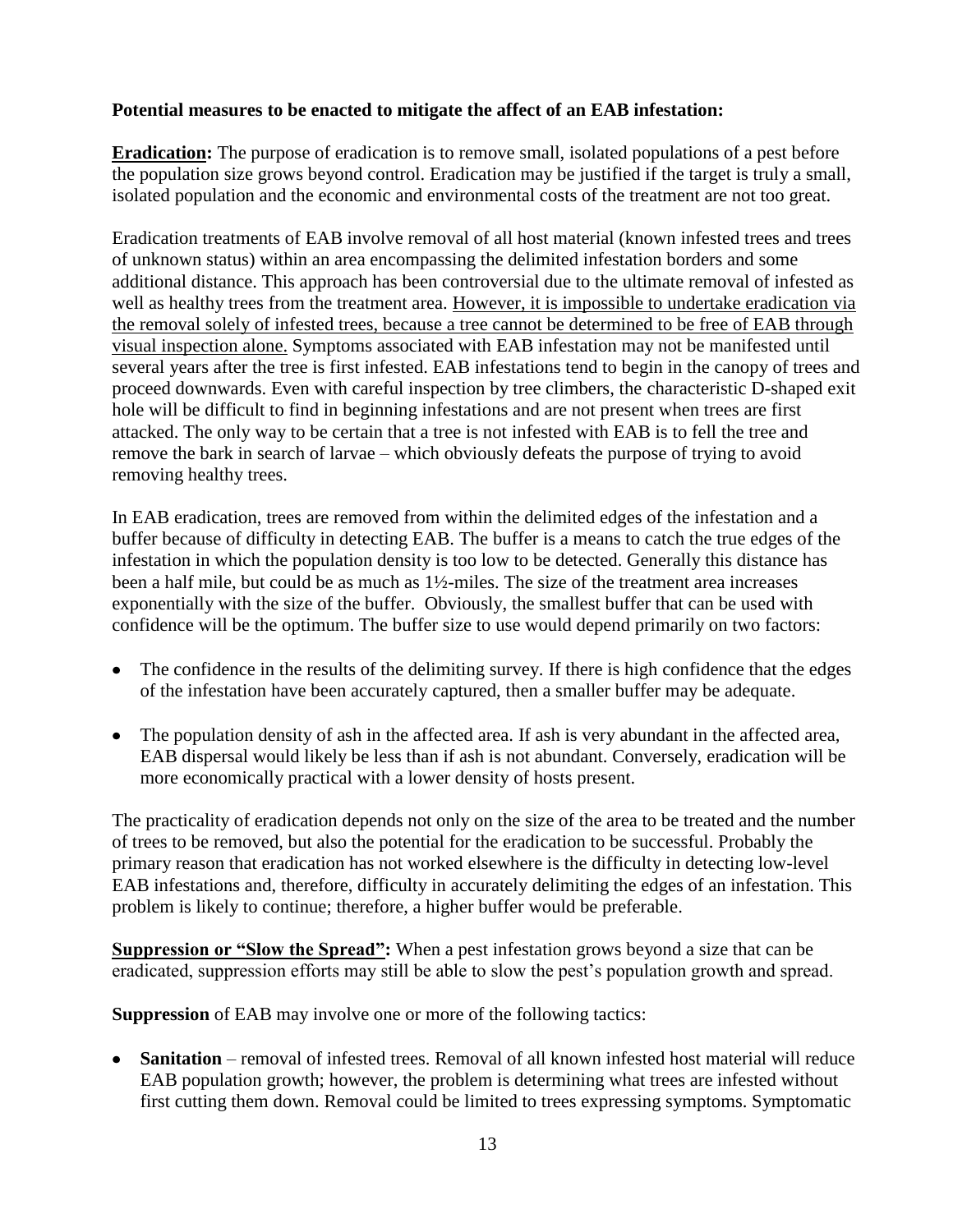trees aren't necessarily infested with EAB, but may be more likely to be infested than healthy trees. However, symptoms take two or more years to develop, and therefore many infested trees would be missed and left to produce beetles.

- **Suppression with trap trees**. In addition to removing symptomatic trees, trap trees could be created by girdling potential hosts prior to adult emergence (before summer), allowing the trees to be colonized (summer), and then removing the trees before the next generation of adults can emerge (before subsequent summer). Targeting large trees as trap trees would have the dual affect of potentially "soaking" up beetles and also removing a host from the system that could generate many beetles. Large trees have a much greater surface area of phloem and therefore may produce many more EAB than a small tree.
- **Pesticide treatment of asymptomatic trees**. Insecticide applications can be made to trees as a trunk injection or trunk spray (McCullough, 2007). Trials have shown good protection of pesticide treated trees, but certain conditions apply.
	- **o** Smaller trees are more easily protected and a larger tree would require more chemical (plus additional year head start).
	- **o** Application must occur every year.
- **Containment via quarantine**. Simply limiting EAB to natural spread only will reduce the rate of spread of this pest. If human movement of materials is stopped then the yearly expansion of the front should not exceed the maximum flight capability of EAB (at this time estimated to be 6 miles – Taylor et al, 2005). In the initial stages of an infestation, the infestation should expand much more slowly than this, but then likely increase with increasing population density.
- **Other methods to suppress EAB** populations are also being researched in Michigan, including biological control agents and a Bt variety potentially effective against EAB. Any methods that significantly suppress EAB populations will both slow the spread of this pest and provide better opportunities to protect trees with pesticide applications.

**(Appendix K-**EAB detection scenarios and potential mitigation methods**)**

Before any action is taken, the pros and cons will need to be weighed regarding the cost, potential for damage to sensitive sites through mechanical tree removal, and the potential for the action to reach the intended goal for any specific site. Decisions on mitigation measures will be made by the **Unified Command** and **Response Team** in consultation with the **Science Panel** and the affected groups.

The **Mitigation Unit** will be contained within the **Operations Branch**. **The KDA will lead mitigation**. It is anticipated that **affected groups** will participate in mitigation efforts.

# **UTILIZATION & RESTORATION**

**Objective: The Utilization and Restoration Units will be contained within the Operations Branch. Kansas Forest Service would be best suited to lead both of these Units** and develop plans for their implementation with local jurisdictions. **Affected groups** would also have a role in these activities.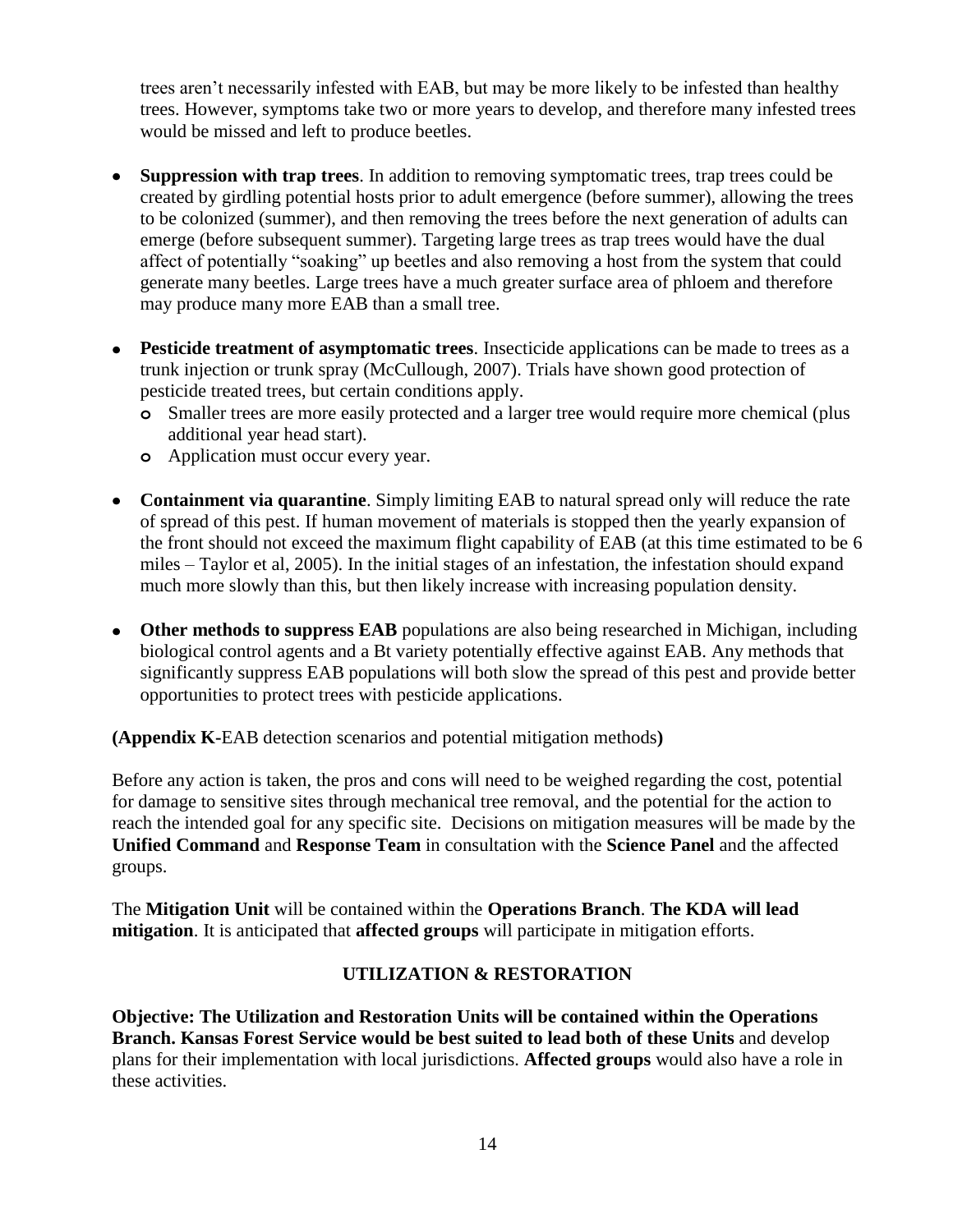#### **REFERENCES**

Iverson LR, Prasad, AM, Sydnor, D, Bossenbroek, J, Schwartz MW. 2005. Modeling potential emerald ash borer spread through GIS/cell-based/gravity models with data bolstered by web-based inputs. Emerald Ash Borer Research and Technology Development Meeting, September 2005.

Liebhold A and Bascompte J. 2003. The Allee effect, stochastic dynamics and the eradication of alien species. Ecology Letters. 6:133-140.

McCullough DG, Siegert NW, Poland TM, Cappaert DL, Fraser I, Williams D. 2004. Dispersal of emerald ash borer at outlier sites: three case studies. Emerald Ash Borer Research and Technology Development Meeting, October 2004.

Siegert NW and McCullough DG. 2006. Estimating potential production of emerald ash borer: Tree, site and landscape applications. Michigan State University Invasive species symposium.

Smitely D and McCullough, DG. 2007. Update on Insecticides for EAB Control. EAB News You Can Use. Michigan State University. March 14, 2007.

Smith A, Herms DA and Long RP. 2005. The impact of emerald ash borer on forests within the Huron River watershed. Emerald Ash Borer Research and Technology Development Meeting, September 2005.

Taylor RAJ, Bauer LS, Miller DL, Haack RA. 2004. Emerald ash borer flight potential. Emerald Ash Borer Research and Technology Development Meeting, October 2004.

Taylor RAJ, Poland TM, Bauer LS, Haack RA. 2005. Is emerald ash borer an obligate migrant? Emerald Ash Borer Research and Technology Development Meeting, September 2005.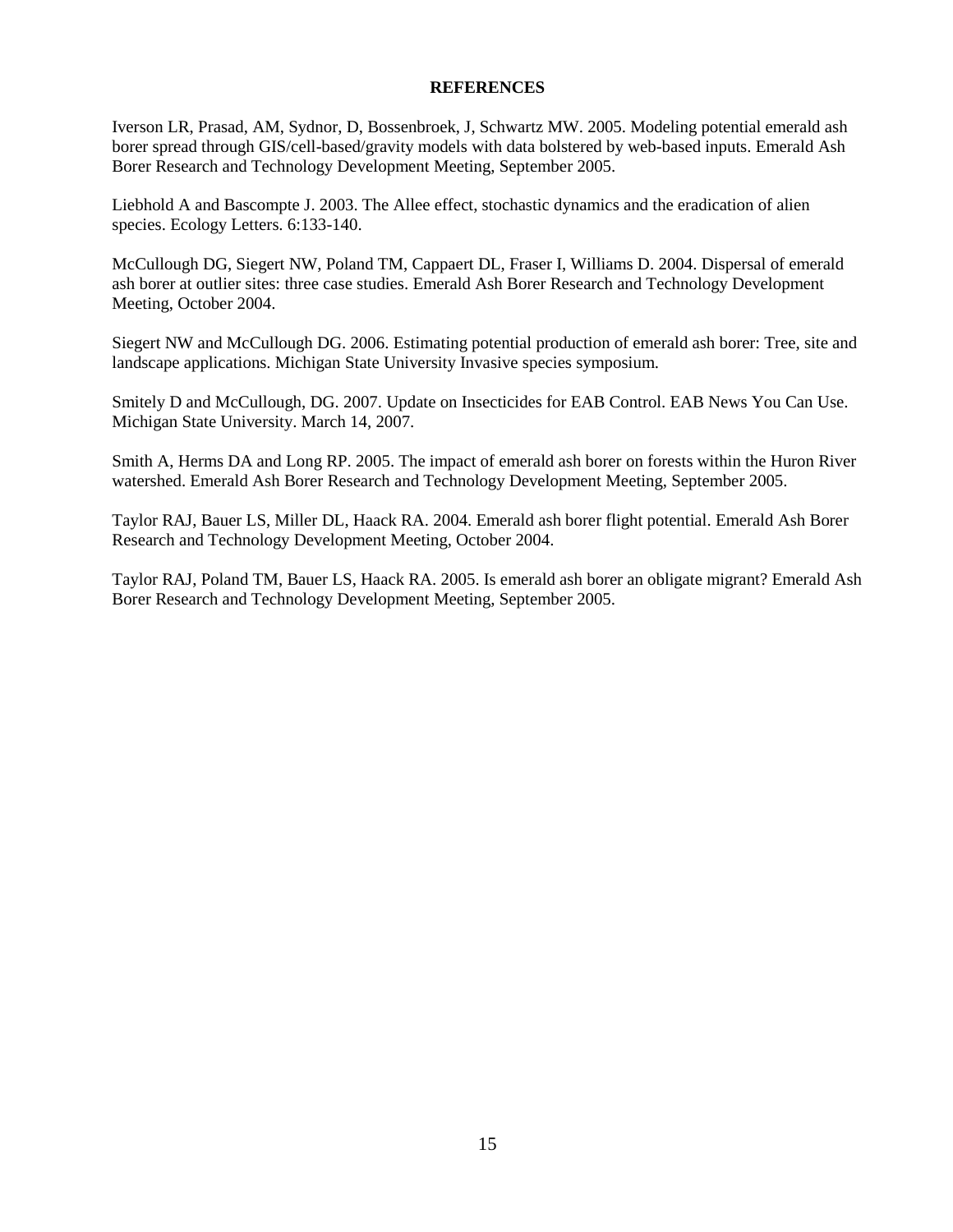## **APPENDIX A – COMMUNICATIONS PLAN**

## **The Challenge**

Emerald Ash Borer (EAB) is a highly aggressive, Asian insect that is responsible for the death and/or damage of approximately 20 million ash trees in Michigan, Indiana, Ohio and Ontario. With no natural predators, EAB threatens nearly 8 billion ash trees in Canada and the U.S. Destruction caused by EAB could be similar to Dutch elm disease, which has decimated American elm from our forests.

Financially, the U.S. risks an economic loss of \$20 billion to \$60 billion. A complete devastation of ash trees could also seriously affect the eco-system.

Without agency action and cooperation from the public, firewood dealers, arborists and the nursery industry, EAB will be introduced here. EAB is 100% fatal to all Kansas' ash trees. Preventing the introduction of this invasive pest is far more cost-effective than containing an established pest.

KDA, KFS and USDA will use this communications strategy to postpone the introduction of EAB into Kansas and minimize the destruction once the pest arrives.

#### **Basic Messages**

- EAB is an invasive pest that threatens to devastate all Kansas' ash trees.
- The Kansas Department of Agriculture (KDA) is taking steps to prevent the introduction of EAB into our state.
- Your cooperation is imperative if we are to contain this invasive pest.
- (EAB discovered in Kansas) Your cooperation with quarantine/survey/mitigation measures is needed to prevent its spread.

## **Potential Partners**

- 
- KS Nursery and Landscape Association (KNLA) KS Department of Wildlife and Park (KDWP)
- US Army Corps of Engineers (USACE) USDA-NRCS Forestry
- 
- KS Department of Transportation (KDOT) KSU Extension
- KS Association of Conservation Districts (KACD) Kansas League of Municipalities (KLM)
- 
- 

## **Primary Stakeholders**

- 
- 
- 
- Campers and recreationalists Kansas nursery industry Kansas firewood dealers

## **Secondary Stakeholders**

• Media • Local government officials • Kansas elected officials

## **Potential Sources of Conflict**

- Citizens who don't wish to change their firewood habits Landowners with ash trees
- Firewood dealers who have issues with protective measures Nurseries with large stocks of ash trees

#### **Strategy**

- USDA-APHIS Kansas Forest Service (KFS)
	-
	-
- Kansas Arborist Association (KAA) International Society of Arboriculture (ISA)
	-
	-
- Tribal Agencies Utility Companies
- KS Travel & Tourism KS Highway Patrol (KHP)
	- -
- 
- Foresters Utilities Homeowners Environmentalists Colleges & Universities
	-
	-
	-
	-
- 
- Arborists Cities Municipalities Tree Boards Landowners
	-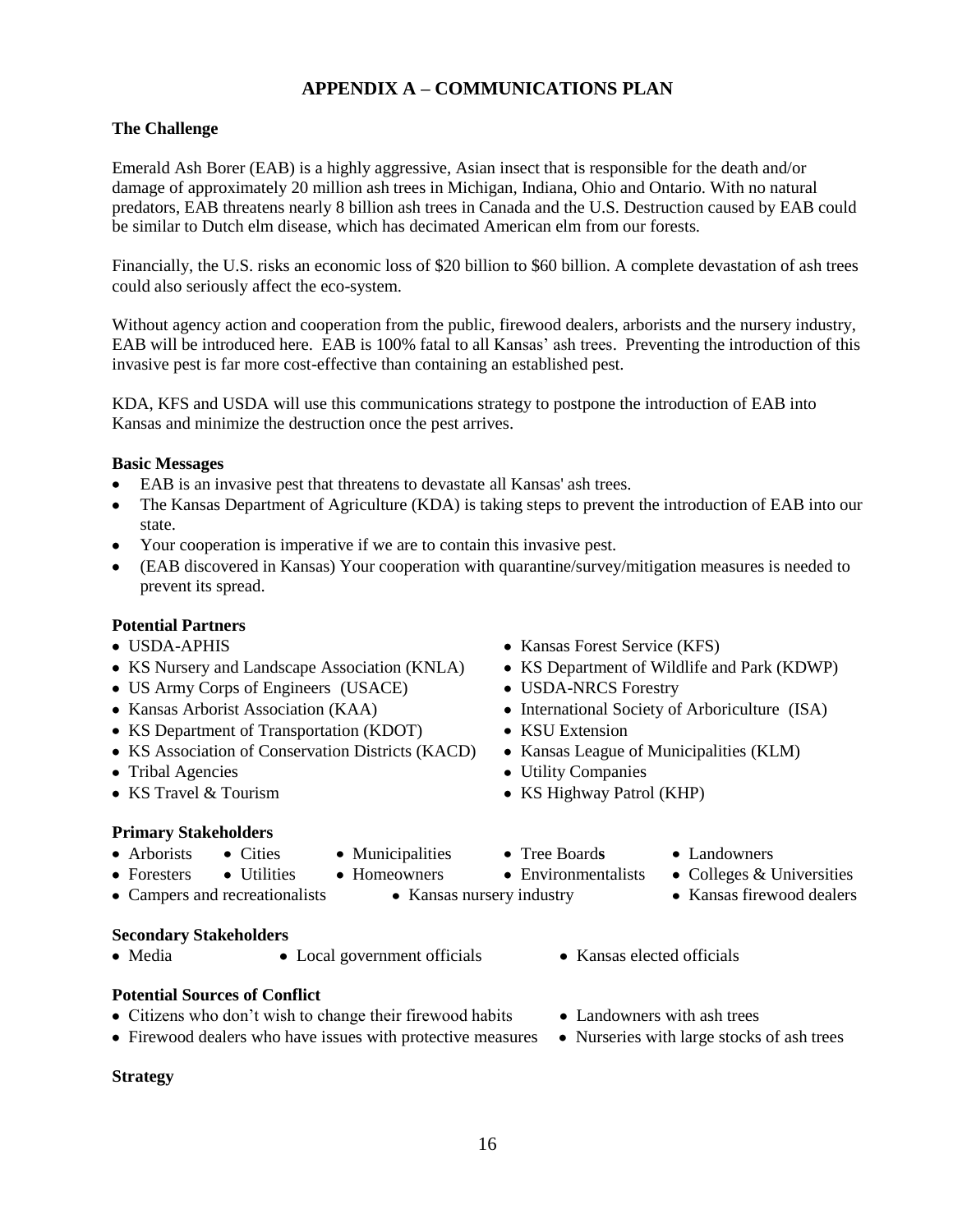#### **Provide information to Kansas residents on the threat that EAB poses to our ash trees and what they can do to reduce the likelihood of its introduction to Kansas**

- News releases Fact sheets public events Billboards Fact sheets at garden centers
	-
- Mobile information displays for use at public events Posters/fliers at campgrounds
- Fact sheet templates for city foresters, extension agents, etc. to distribute

#### **Provide information to firewood dealers on the threat that EAB poses to Kansas' ash trees and what they can do reduce the likelihood of its introduction into Kansas**

 $\bullet$  Direct mailing  $\bullet$  E-mail updates

**Provide information to the nursery industry, tree inspectors and city foresters on the threat that EAB poses to Kansas' ash trees and what they can do reduce the likelihood of its introduction into Kansas**

• Direct mailing • E-mail updates • Seminar or presentation at licensing meeting

#### **Create and publicize centralized information sources for the public to learn about EAB and what they can do help reduce the likelihood of its introduction to Kansas.**

- EAB web site or info on KDA, Kansas Forest Service & USDA web sites
- Toll-free hotline

#### **Encourage residents, firewood dealers, city foresters and nursery growers to be on the lookout for EAB and report possible sightings**

- News releases to industry/association publications
- Fact sheets to be distributed by city foresters
- Fact sheets at State Fair, garden centers and other public events
- Posters at campgrounds, music festivals and speedways
- Direct mailing or electronic communication w/dealers, foresters and nursery growers

#### **If quarantine or other restrictions are put in place, provide information to public on how they can comply and why their compliance is important**

- $\bullet$  News releases  $\bullet$  Signs/posters in quarantine areas
- Fact sheets at State Fair, garden centers and other public events
- Fact sheet templates for city foresters, extension agents, etc. to distribute

## **If quarantine or other restrictions are put in place, provide information to firewood dealers and nursery growers on how they can comply with the quarantine and why their compliance is important**

- News releases to industry publications Presentation at licensing meeting
- Direct mailing or electronic communication w/dealers, foresters and nursery growers

## **Key facts on Emerald Ash Borer**

#### **History:**

- Discovered in Detroit area of Michigan July 2002 & Windsor, Ontario, Canada
- As of April 6, 2009 infestations in Michigan, Ohio, Maryland, Missouri, Pennsylvania, Indiana, Illinois, West Virginia, Wisconsin and Canada.
- Illinois, Indiana, Michigan, Ohio and counties in Maryland, Missouri, West Virginia, Wisconsin and Pennsylvania under Federal Quarantine as of April 6, 2009.
- Infested nursery stock found in Maryland and West Virginia.

## **Origin/Transmission:**

- EAB likely came from China on solid wood packing material
- EAB may have been accidentally transported to the United States in shipments of firewood.
- EAB has not been found in Kansas yet!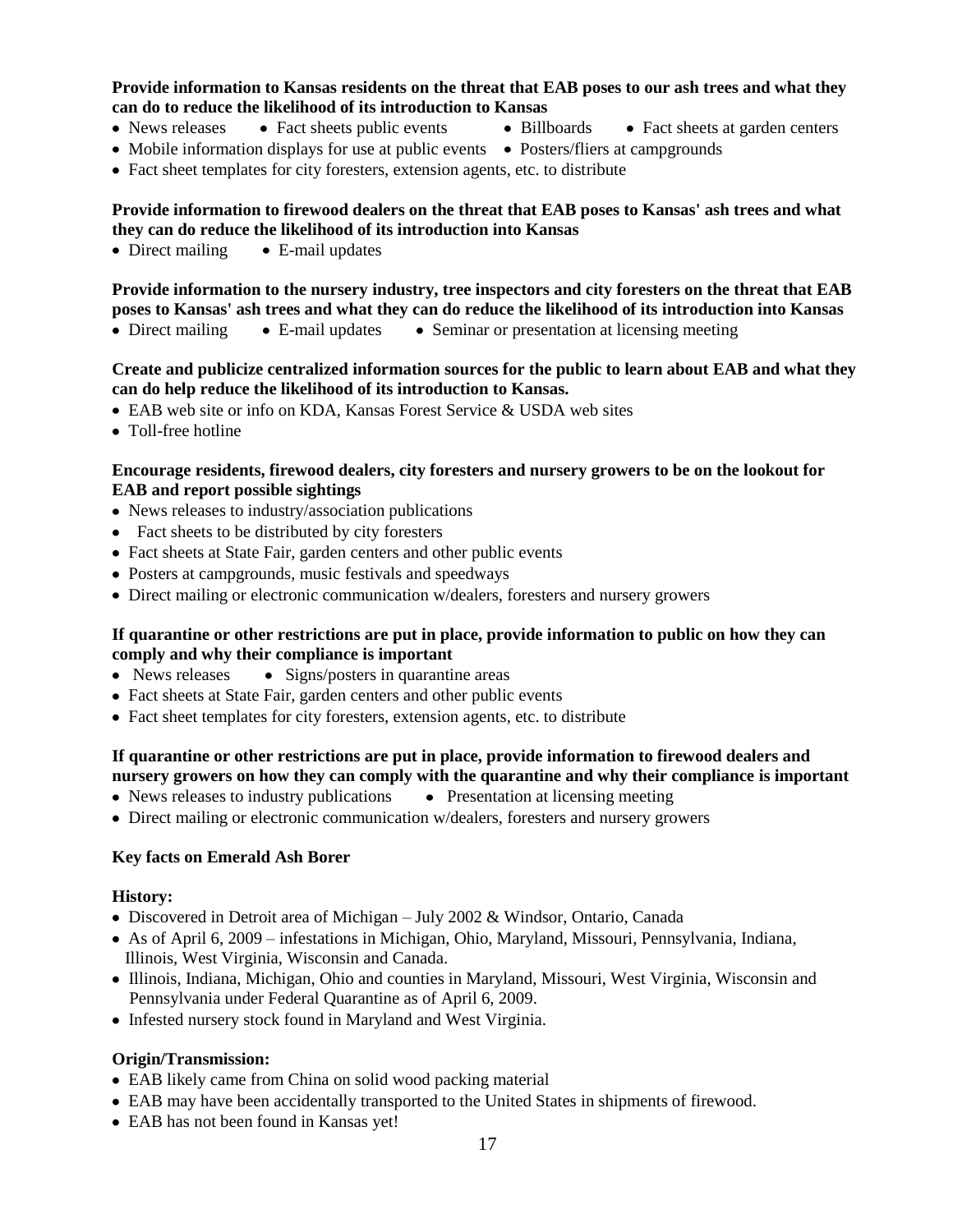#### **Hosts:**

- In North America, EAB is only known to attack species of ash trees.
- All native ash (Fraxinus) is highly susceptible to attack.
- Mortality appears to be close to 100% for all species and age classes.

#### **Biology:**

- Beetles over winter as pre-pupal larvae in bark.
- Emergence begins in April and continues through August.
- Females lay eggs on bark.
- Larvae tunnel into and feed on cambial layer (this is what kills the tree).

#### **Identification:**

- $\bullet$  The larvae, which cause the most damage to the tree, get to be about  $1-1/2$  inches long with a wide, flat head and a segmented, white body.
- The adult insect is a metallic green bug about a half-inch long.
- The larvae feed on the trees, moving in an S-shaped pattern.
- The beetle feeds on all ash trees (Fraxinus) native to North America. Bark that is splitting and that, when pulled back, shows the meandering eating pattern of the larvae, is one of the main warning signs of EAB.
- D-shaped holes, 1/8" in size, where the emerald ash borers have finished pupation and the adult beetles have exited the tree, is another sign. Increased woodpecker activity, dying leaves at the top third of the tree and sprouts growing at the base of the tree are also important indicators of the EAB.

#### **Control:**

- Presently the only method of control is to remove infested trees and chip the wood.
- Regulate the movement of the host tree material. Some states have drafted rules that allow only certified wood to enter state-owned parks. Some states prohibit the movement of firewood. Moving firewood and other ash wood materials in areas infested with Emerald Ash Borer is regulated by the infested states and federal government. The following information **[www.emeraldashborer.info](http://www.emeraldashborer.info/) s**hould help determine whether or not it is acceptable to move firewood within or between states.
- Some states have used holiday weekend roadblocks, and fines to limit the movement of firewood.

## **KDA activities:**

- Summer seasonal staff contacts and surveys campgrounds, firewood dealers, nurseries and communities.
- Area staff tracks any ash shipments into Kansas and inspect all nursery ash as part of general inspection duties.
- Community foresters are monitoring urban ash populations.

## **What can the public do?**

 Learn about the signs and symptoms of EAB infestations (via Pest Alert information sheet, web sites) **[www.ksda.gov/includes/document\\_center/plant\\_protection/Miscellaneous%20Plans%20Reports%20](http://www.ksda.gov/includes/document_center/plant_protection/Miscellaneous%20Plans%20Reports%20and%20Guidelines/KansasEABFAQ.pdf) [and%20Guidelines/KansasEABFAQ.pdf](http://www.ksda.gov/includes/document_center/plant_protection/Miscellaneous%20Plans%20Reports%20and%20Guidelines/KansasEABFAQ.pdf)**

#### **[www.emeraldashborer.info](http://www.emeraldashborer.info/)**

 Report any suspicious ash dieback or EAB feeding symptoms to KDA or to their community forestry office.

#### **Key Questions and Answers**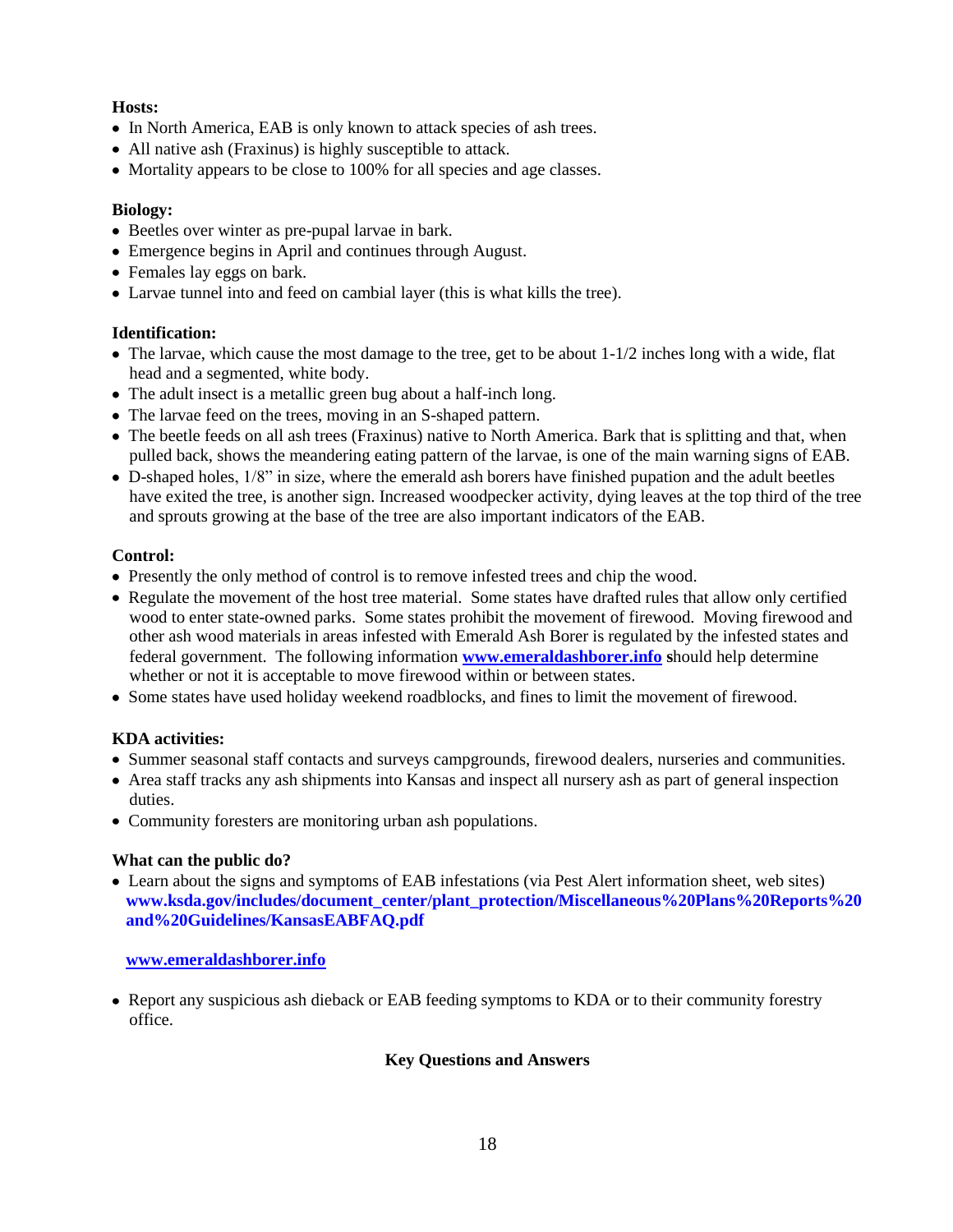#### 1. **Where did the emerald ash borer come from?**

The natural range of *Agrilus planipennis*, or the emerald ash borer, is eastern Russia, northern China, Japan, and Korea. Before June of 2002, it had never been found in North America.

#### 2. **How did it get here?**

We don't know for sure, but it most likely came in ash wood used for stabilizing cargo in ships or for packing or crating heavy consumer products.

#### 3. **What types of trees does the emerald ash borer attack?**

In North America, it has only been found in ash trees. Trees in woodlots as well as landscaped areas are affected. Larval galleries have been found in trees or branches measuring as little as 1-inch in diameter. All species of North American ash appear to be susceptible.

#### 4. **Where has it been found?**

In 2002, EAB was thought to occur in six counties in southeastern Michigan and in Essex County Ontario. Our ability to detect and find EAB has substantially improved since then, however, and we now realize that a much greater area was infested than what was initially thought. It has also been found in Indiana, Ohio, Illinois, Pennsylvania, West Virginia, Virginia, Wisconsin, Missouri, Maryland, Ontario, and Quebec, making EAB an international pest problem. Most of these infestations are not new (i.e., EAB has not spread this far in the past 5 years). We are simply getting better at finding infestations as survey methods improve. However, it is important to watch for signs and symptoms of EAB in nonquarantine areas where the beetle may have been accidentally transported in ash firewood.

#### 5. **What happens to infested ash trees?**

The canopy of infested trees begins to thin above infested portions of the trunk and major branches because the borer destroys the water and nutrient conducting tissues under the bark. Heavily infested trees exhibit canopy die-back usually starting at the top of the tree. One-third to one-half of the branches may die in one year. Most of the canopy will be dead within 2 years of when symptoms are first observed. Sometimes ash trees push out sprouts from the trunk after the upper portions of the tree dies. Although difficult to see, the adult beetles leave a "D"-shaped exit hole in the bark, roughly 1/8 inch in diameter, when they emerge in June.

#### 6. **What do emerald ash borers look like?**

The adult beetle is dark metallic green in color, 1/2 inch-long and 1/8 inch wide.

#### 7. **What is the life cycle of this borer?**

Recent research shows that the beetle can have a one- or two-year life cycle. Adults begin emerging in mid to late May with peak emergence in late June. Females usually begin laying eggs about 2 weeks after emergence. Eggs hatch in 1-2 weeks, and the tiny larvae bore through the bark and into the cambium - the area between the bark and wood where nutrient levels are high. The larvae feed under the bark for several weeks, usually from late July or early August through October. The larvae typically pass through four stages, eventually reaching a size of roughly 1 to 1.25 inches long. Most EAB larvae overwinter in a small chamber in the outer bark or in the outer inch of wood. Pupation occurs in spring and the new generation of adults will emerge in May or early June, to begin the cycle again.

#### 8. **How is this pest spread?**

We know EAB adults can fly at least  $1/2$  mile from the tree where they emerge. Many infestations, however, were started when people moved infested ash nursery trees, logs, or firewood into uninfested areas. Shipments of ash nursery trees and ash logs with bark are now regulated, and transporting firewood outside of quarantined areas is illegal, but transport of infested firewood remains a problem. *PLEASE - do not move any ash firewood or logs outside of quarantined areas.*

#### 9. **Does it only attack dying or stressed trees?**

Healthy ash trees are also susceptible, although beetles may prefer to lay eggs or feed on stressed trees. When EAB populations are high, small trees may die within 1-2 years of becoming infested and large trees can be killed in 3-4 years.

#### 10. **What is being done on a statewide basis about this new pest?**

[Many agencies and universities](http://www.emeraldashborer.info/links.cfm) are working together to educate citizens about identification of ash trees and EAB and options for protecting valuable shade trees. Research is underway to learn more about the biology of EAB, its rate of spread, methods for EAB detection, predators and other natural enemies that may attack EAB, and how insecticides can be used to protect trees in infested areas.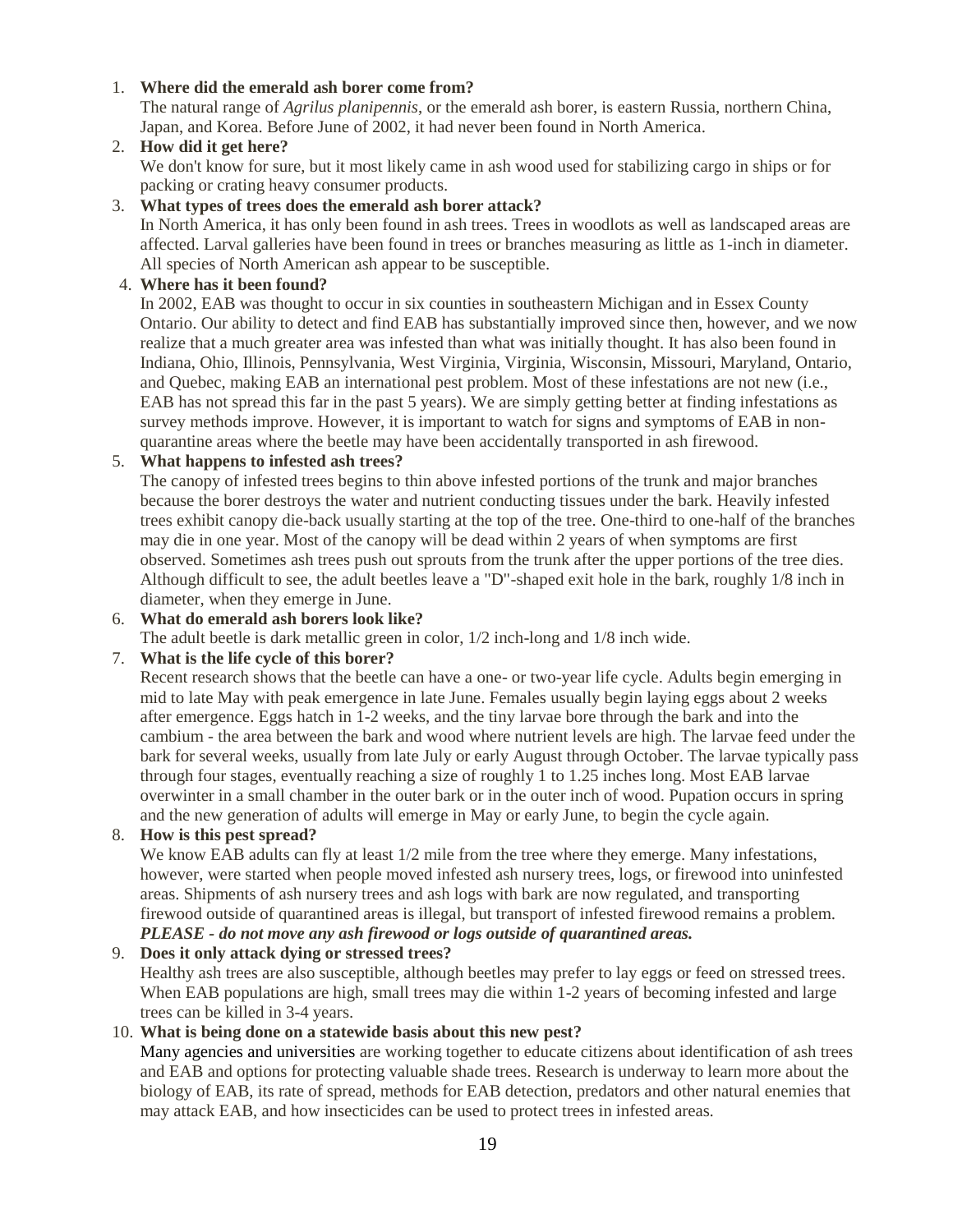#### 11. **How big a problem is EAB?**

EAB is becoming an international problem, with infestations in Canada as well as Michigan, Ohio, Indiana, Illinois, Pennsylvania, Missouri, Wisconsin, Maryland, West Virginia and Virginia. The scope of this problem could reach the billions of dollars nationwide if not dealt with. State and federal agencies have made this problem a priority. Homeowners can also help by carefully monitoring their ash trees for signs and symptoms of EAB throughout the year.

12. **Who do I call to get more information on the Emerald Ash Borer or to report an infested tree?** Contact your county Extension office or the Department of Agriculture office at 785-862-2180. You may also contact the USDA Emerald Ash Borer Hotline toll-free at 1-866-322-4512.

The key questions and answers were updated by Dr. Deborah McCullough and Robin Usborne, Michigan State University Extension, August 2008.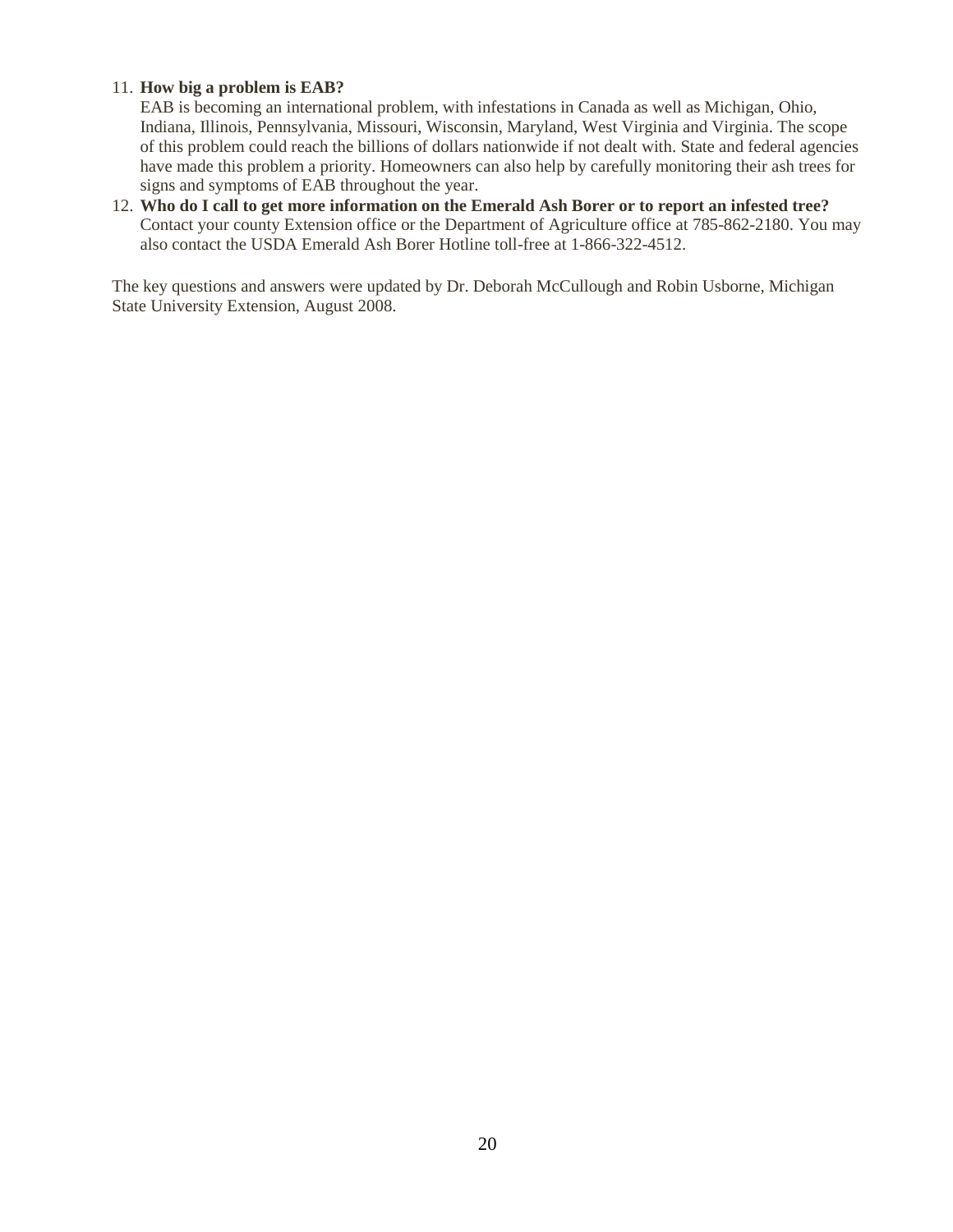## **APPENDIX B – LIST OF CERTIFIED ARBORISTS FOR TREE REMOVAL**

Lists of certified arborists for Kansas will be maintained with the Kansas Arborists Association (KAA) and the International Society of Arboriculture (ISA) at:

[http://www.kansasarborist.com](http://www.kansasarborist.com/)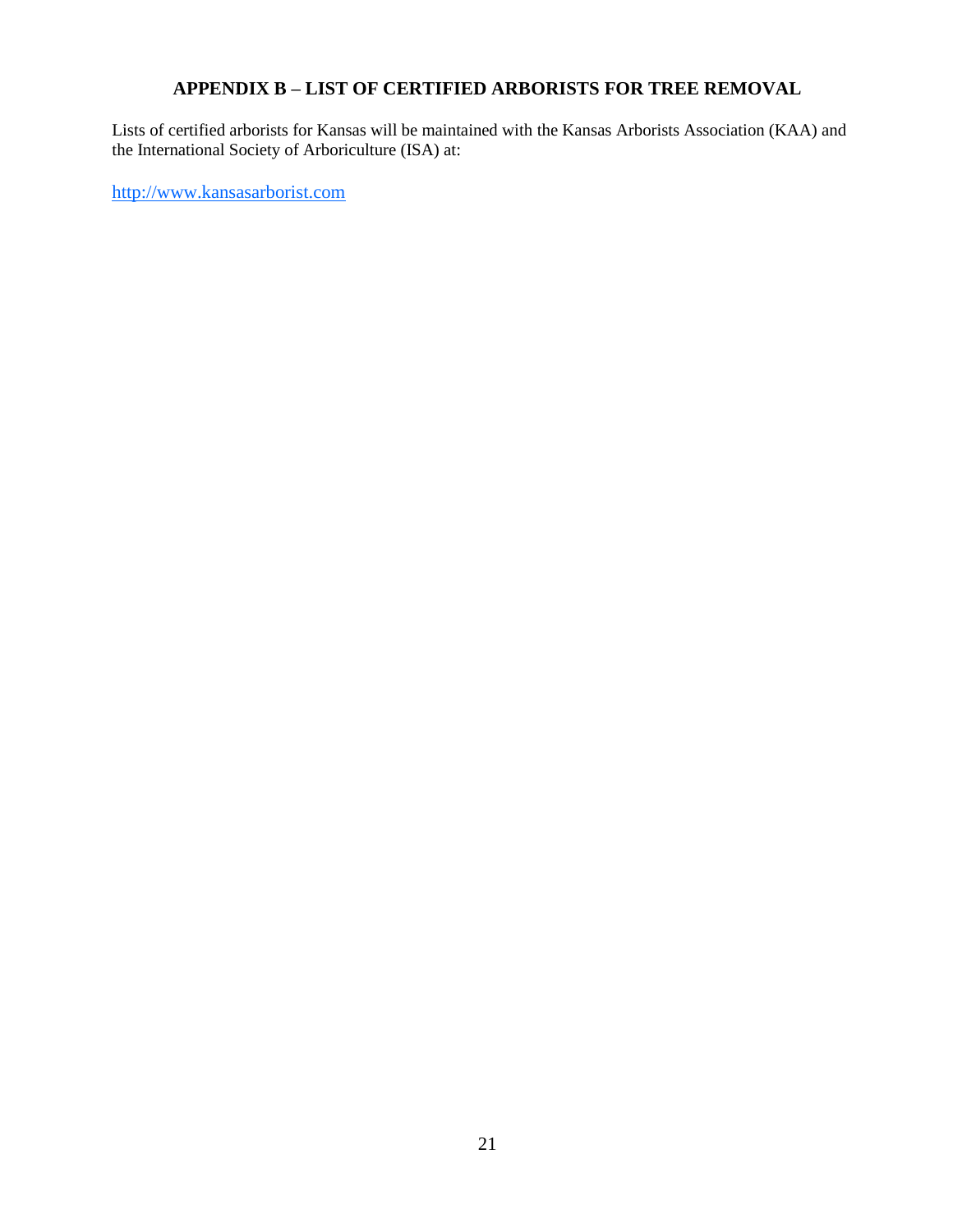#### **Agency or Group Contacts** KDA SPRO Plant Protection and Weed Control program PO Box 19282, Forbes Field Bldg. 282 Topeka, Kansas 66619 785-862-2180 USDA-APHIS, PPQ SPHD 1947 NW Topeka Blvd. Topeka, Kansas 66608 785-270-1380 KDOT Bureau of Construction and Maintenance 785-296-6355 KFS State Forester 2610 Claflin Rd. Manhattan, KS 66502 785-532-3300 KDWP Kansas Department of Wildlife & Parks Operations Office 512 SE 25th Ave., Pratt, KS 67124 620-672-5911 Corps of Engineers Biologist-Tulsa District 1645 S. 101 E. Ave. Tulsa, OK 74128 918-669-7411 Wildlife Biologist-Kansas City District 601 East 12<sup>th</sup> St., Room 713 Kansas City, MO 64106 816-389-3651 USDA-NRCS Forestry Plant Materials Specialist 760 S. Broadway Salina, KS 67401 785-823-4500 KNLA Executive Secretary 785-313-3973 KAA Executive Director 785-499-6670 KSU Extension Extension Director 785-532-5820 The League of Kansas Municipalities Program Manager, Finance & Field Services 300 SW 8th Ave Topeka, KS 66603-3951 785-354-9565 Fax: 785-354-4186 [www.lkm.org](http://www.lkm.org/) Kansas Association of Counties 300 SW 8th 3rd Floor Topeka, KS 66603 785- 272-2585 Fax: 785-272-3585 [www.kansascounties.org](http://www.kansascounties.org/)

#### **APPENDIX C - KANSAS EAB RESPONSE TEAM & PARTNERS**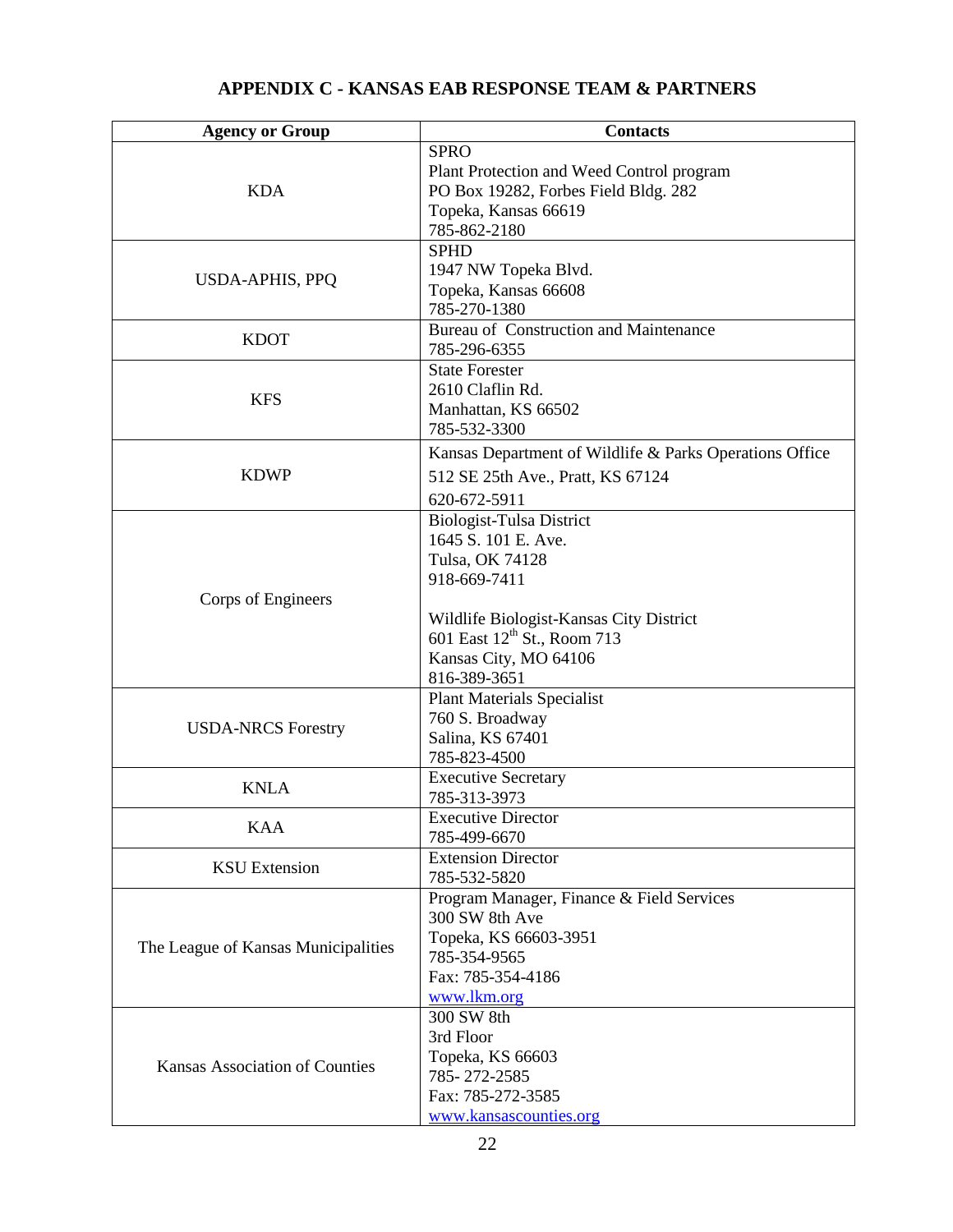|                        | Iowa Tribe of Kansas and Nebraska            |  |  |  |  |
|------------------------|----------------------------------------------|--|--|--|--|
|                        | 3345 B Thrasher                              |  |  |  |  |
|                        |                                              |  |  |  |  |
|                        | White Cloud, KS 66094                        |  |  |  |  |
|                        | 785-595-3258                                 |  |  |  |  |
|                        | Fax: 785-595-6610                            |  |  |  |  |
|                        |                                              |  |  |  |  |
|                        | Kickapoo Tribe Of Kansas                     |  |  |  |  |
|                        | 1107 Goldfinch Rd                            |  |  |  |  |
|                        | Horton, KS                                   |  |  |  |  |
|                        | 785-486-2131                                 |  |  |  |  |
| Tribes                 |                                              |  |  |  |  |
|                        | Prairie Band Potawatomie Nation              |  |  |  |  |
|                        | <b>Tribal Government Office</b>              |  |  |  |  |
|                        |                                              |  |  |  |  |
|                        | Mayetta, Kansas                              |  |  |  |  |
|                        | 785-966-4000                                 |  |  |  |  |
|                        | 877-715-6789                                 |  |  |  |  |
|                        |                                              |  |  |  |  |
|                        | Sac And Fox Nation                           |  |  |  |  |
|                        | 305 N. Main                                  |  |  |  |  |
|                        | Reserve, KS 66434                            |  |  |  |  |
|                        | 785-742-7471 ext. 2905                       |  |  |  |  |
|                        | KCP&L                                        |  |  |  |  |
|                        | <b>Vegetation Management</b>                 |  |  |  |  |
|                        | 816-245-3859                                 |  |  |  |  |
|                        |                                              |  |  |  |  |
|                        |                                              |  |  |  |  |
|                        | Kansas Electric Power Cooperative, Inc.      |  |  |  |  |
|                        | 600 SW Corporate View                        |  |  |  |  |
|                        | Topeka, KS 66604-0877                        |  |  |  |  |
| <b>Utilities</b>       | Phone: 785-273-7010                          |  |  |  |  |
|                        | Fax: 785-271-4888                            |  |  |  |  |
|                        | www.kepco.org                                |  |  |  |  |
|                        |                                              |  |  |  |  |
|                        | Westar                                       |  |  |  |  |
|                        | <b>Vegetation Manager</b>                    |  |  |  |  |
|                        | 316-261-6333                                 |  |  |  |  |
|                        | Green Team                                   |  |  |  |  |
|                        | 785-575-8115                                 |  |  |  |  |
|                        |                                              |  |  |  |  |
|                        | <b>USDA Forest Service</b>                   |  |  |  |  |
|                        | Michigan State University                    |  |  |  |  |
|                        | Therese Poland                               |  |  |  |  |
|                        | 517-355-7740 ext. 114                        |  |  |  |  |
|                        |                                              |  |  |  |  |
|                        | State of Kansas Entomologist                 |  |  |  |  |
|                        | Glenn Salsbury                               |  |  |  |  |
| Science Advisory Panel | KDA, Plant Protection & Weed Control program |  |  |  |  |
|                        | 785-862-2180                                 |  |  |  |  |
|                        |                                              |  |  |  |  |
|                        | <b>KSU Extension Entomologist</b>            |  |  |  |  |
|                        | Ray Cloyd                                    |  |  |  |  |
|                        | 239 W. Waters Hall                           |  |  |  |  |
|                        | Manhattan, KS 66506                          |  |  |  |  |
|                        |                                              |  |  |  |  |
|                        | 785-532-4750                                 |  |  |  |  |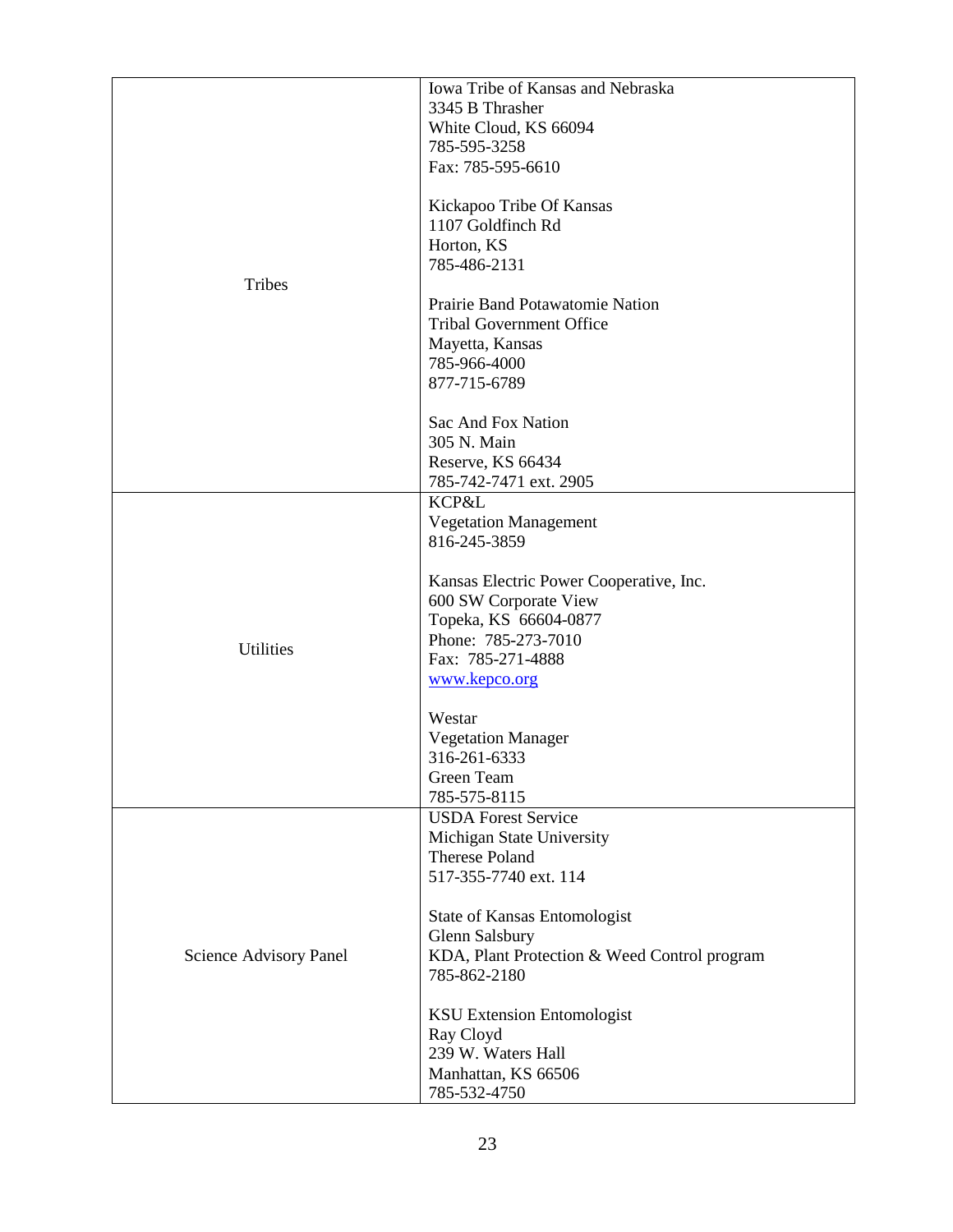## **APPENDIX D – Homeowner Flyer for EAB**

## FLYER FOR EAB

#### Dear Homeowner:

The Kansas Department of Agriculture is conducting a survey in your neighborhood for the presence of an important insect pest. The insect is known as the Emerald Ash Borer. This borer attacks ash trees in the *Fraxinus spp*. All ash and all sizes of trees are attacked. At present this insect is not known to occur in or near Kansas.

Symptoms that a tree is under attack include dieback of the crown and/or green shoots growing from the trunk of the tree and/or bark splits. Other conditions not related to the borer may also cause the above symptoms. All trees that are infested by his beetle will die, usually within three years. While this borer can fly, the primary means of widespread dispersal is in the movement of infested firewood and nursery stock.

Enclosed in this envelope is literature concerning the Emerald Ash Borer. Please read it over and if you have any concerns that this insect might be present in your area please contact the number below. If during our survey any suspect trees are located on or near your property you will be notified concerning what action needs to be taken.

Contact information:

Kansas Department of Agriculture Plant Protection and Weed Control Forbes Field, Bldg. 282 P.O. Box 19282 Topeka, Kansas 66619-0282 Phone: 785-862-2180 Fax: 785-862-2182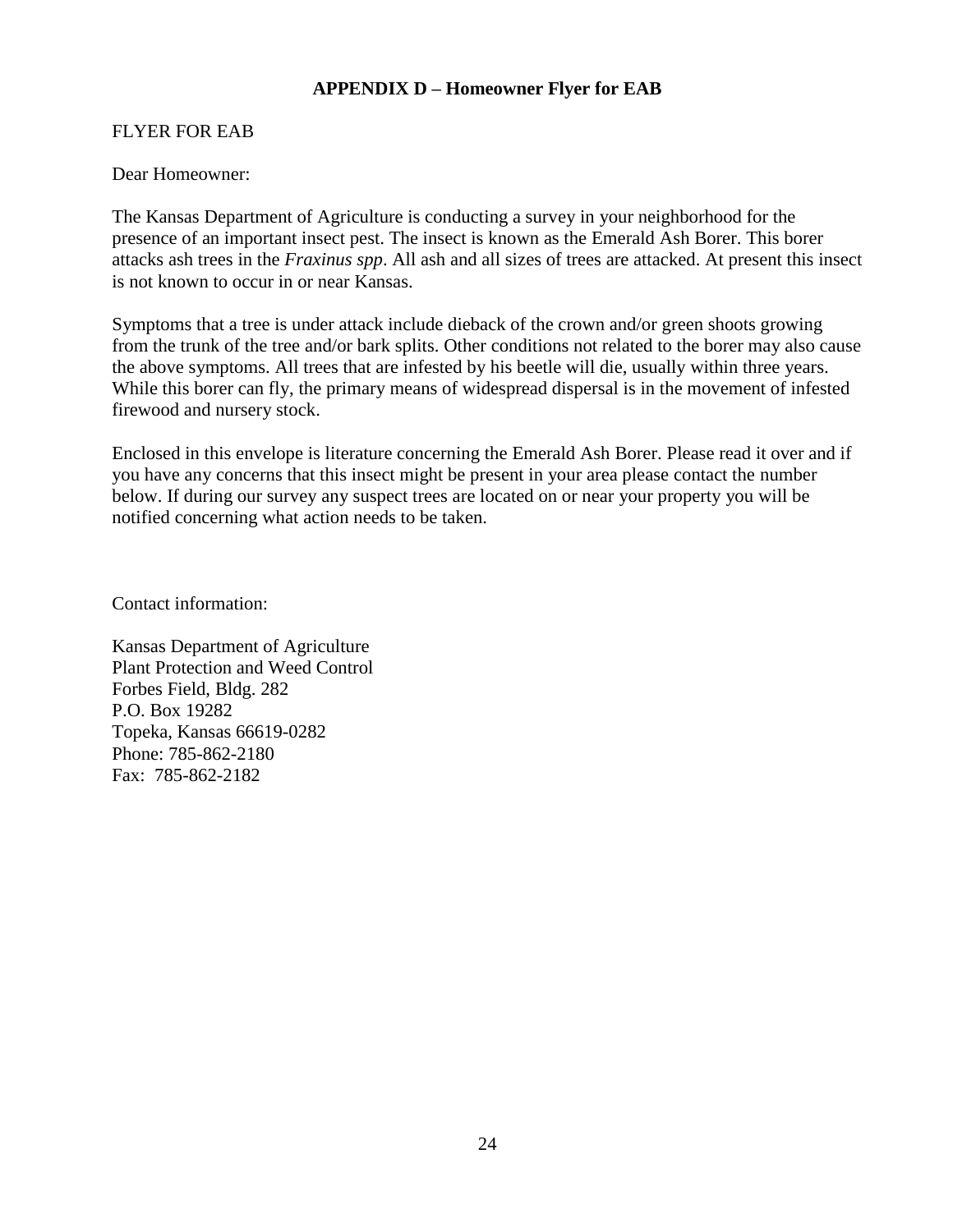# **APPENDIX E - PPQ Form 391 (Only for informational purposes)**

|                                                                                         | This report is authorized by law (7 U.S.C. 147a). While you are not required to respond<br>your cooperation is needed to make an accurate record of plant pest conditions.<br><b>U.S. DEPARTMENT OF AGRICULTURE</b><br>ANIMAL AND PLANT HEALTH INSPECTION SERVICE<br><b>SPECIMENS FOR DETERMINATION</b><br>1. COLLECTION NUMBER               |                                                                                                                                    |                                                         | See reverse for additional CMB information.<br><b>FOR IIBIII USE</b><br>Instructions: Type or print information requested. Press hard and print legibly<br>LOT NO.<br>when handwritten. Item 1 - assign number for each collection beginning with<br>year, followed by collector's initials and collector's number. Example (collector,<br>John J. Dingle): 83-JJD-001.<br><b>PRIORITY</b><br>Post Data Section - Complete Items 14, 15 and 16 or 19 or 20 and 21 as<br>applicable. Complete ftems 17 and 18 if a trap was used.<br>3. SUBMITTING AGENCY<br>2 DATE<br>MO<br>DA<br>YR<br><b>State</b><br><b>PPO</b><br>Other<br>Cooperator |                        |                                                                                                |                                                                                               | <b>FORM APPROVED</b><br>OMB NO. 0579-0010 |               |                 |              |
|-----------------------------------------------------------------------------------------|-----------------------------------------------------------------------------------------------------------------------------------------------------------------------------------------------------------------------------------------------------------------------------------------------------------------------------------------------|------------------------------------------------------------------------------------------------------------------------------------|---------------------------------------------------------|-------------------------------------------------------------------------------------------------------------------------------------------------------------------------------------------------------------------------------------------------------------------------------------------------------------------------------------------------------------------------------------------------------------------------------------------------------------------------------------------------------------------------------------------------------------------------------------------------------------------------------------------|------------------------|------------------------------------------------------------------------------------------------|-----------------------------------------------------------------------------------------------|-------------------------------------------|---------------|-----------------|--------------|
| SENDER AND ORIGIN                                                                       | <b>4. NAME OF SENDER</b><br><b>6. ADDRESS OF SENDER</b>                                                                                                                                                                                                                                                                                       |                                                                                                                                    |                                                         |                                                                                                                                                                                                                                                                                                                                                                                                                                                                                                                                                                                                                                           | <b>NTERCEPTION STE</b> |                                                                                                | 5. TYPE OF PROPERTY (Farm Foodmil, Nursery, etc.)<br>7. NAME AND ADDRESS OF PROPERTY OR OWNER |                                           |               | <b>COUNTRY/</b> |              |
|                                                                                         |                                                                                                                                                                                                                                                                                                                                               |                                                                                                                                    | ZIP                                                     |                                                                                                                                                                                                                                                                                                                                                                                                                                                                                                                                                                                                                                           |                        |                                                                                                |                                                                                               |                                           |               | <b>COUNTY</b>   |              |
|                                                                                         | Biological Control (Target Pest Name<br>A.                                                                                                                                                                                                                                                                                                    |                                                                                                                                    | 8. REASON FOR IDENTIFICATION ("x" ALL Applicable Items) |                                                                                                                                                                                                                                                                                                                                                                                                                                                                                                                                                                                                                                           |                        | E.                                                                                             |                                                                                               | <b>Livestock. Domestic Animal Pest</b>    |               |                 |              |
|                                                                                         | <b>Damaging Crops/Plants</b><br>В.                                                                                                                                                                                                                                                                                                            |                                                                                                                                    |                                                         |                                                                                                                                                                                                                                                                                                                                                                                                                                                                                                                                                                                                                                           |                        | F.                                                                                             |                                                                                               | Possible Immigrant (Explain in REMARKS)   |               |                 |              |
| ₹RHO                                                                                    | C.                                                                                                                                                                                                                                                                                                                                            | Suspected Pest of Regulatory Concern (Explain in REMARKS)                                                                          |                                                         |                                                                                                                                                                                                                                                                                                                                                                                                                                                                                                                                                                                                                                           |                        | G                                                                                              |                                                                                               | Survey (Explain In REMARKS)               |               |                 |              |
|                                                                                         | D.<br><b>Stored Product Pest</b>                                                                                                                                                                                                                                                                                                              |                                                                                                                                    |                                                         |                                                                                                                                                                                                                                                                                                                                                                                                                                                                                                                                                                                                                                           |                        | н.                                                                                             |                                                                                               | Other (Explain in REMARKS)                |               |                 |              |
|                                                                                         |                                                                                                                                                                                                                                                                                                                                               |                                                                                                                                    |                                                         |                                                                                                                                                                                                                                                                                                                                                                                                                                                                                                                                                                                                                                           |                        |                                                                                                |                                                                                               |                                           |               |                 |              |
|                                                                                         | 9. IF PROMPT OR URGENT IDENTIFICATION IS REQUESTED, PLEASE PROVIDE A BRIEF EXPLANATION UNDER "REMARKS".<br>10. HOST INFORMATION<br><b>11. QUANTITY OF HOST</b><br><b>NAME OF HOST (Scientific name when possible)</b><br><b>NUMBER OF</b><br>PLANTS AFFECTED (Insert figure and<br><b>ACRES/PLANTS</b><br>indicato Number<br>$\Box$ Percent): |                                                                                                                                    |                                                         |                                                                                                                                                                                                                                                                                                                                                                                                                                                                                                                                                                                                                                           |                        |                                                                                                |                                                                                               |                                           |               |                 |              |
| DATA                                                                                    | <b>12. PLANT DISTRIBUTION</b>                                                                                                                                                                                                                                                                                                                 |                                                                                                                                    |                                                         |                                                                                                                                                                                                                                                                                                                                                                                                                                                                                                                                                                                                                                           |                        |                                                                                                |                                                                                               | <b>13. PLANT PARTS AFFECTED</b>           |               |                 |              |
| 180H                                                                                    | <b>LIMITED</b><br><b>SCATTERED</b><br><b>WIDESPREAD</b>                                                                                                                                                                                                                                                                                       | Leaves, Upper Surface<br><b>Trunk/Bark</b><br>Leaves, Lower Surface<br><b>Branches</b><br>Petiole<br>Growing Tips<br>Roots<br>Stem |                                                         |                                                                                                                                                                                                                                                                                                                                                                                                                                                                                                                                                                                                                                           |                        | Bulbs, Tubers, Corms<br><b>Seeds</b><br><b>Buds</b><br><b>Flowers</b><br><b>Fruits or Nuts</b> |                                                                                               |                                           |               |                 |              |
|                                                                                         | <b>MOLLUSKS</b><br><b>INSECTS</b><br><b>NEMATODES</b><br>15.<br>14. PEST DISTRIBUTION                                                                                                                                                                                                                                                         |                                                                                                                                    |                                                         |                                                                                                                                                                                                                                                                                                                                                                                                                                                                                                                                                                                                                                           |                        |                                                                                                |                                                                                               |                                           |               |                 |              |
|                                                                                         | <b>FEW</b><br><b>COMMON</b>                                                                                                                                                                                                                                                                                                                   | <b>NUMBER</b><br><b>LARVAE</b><br><b>SUBMITTED</b>                                                                                 | <b>PUPAE</b>                                            |                                                                                                                                                                                                                                                                                                                                                                                                                                                                                                                                                                                                                                           | <b>ADULTS</b>          | <b>CAST SKINS</b>                                                                              |                                                                                               | <b>FGGS</b>                               | <b>NYMPHS</b> | <b>JUVS</b>     | <b>CYSTS</b> |
|                                                                                         | <b>ABUNDANT</b>                                                                                                                                                                                                                                                                                                                               | <b>ALIVE</b>                                                                                                                       |                                                         |                                                                                                                                                                                                                                                                                                                                                                                                                                                                                                                                                                                                                                           |                        |                                                                                                |                                                                                               |                                           |               |                 |              |
|                                                                                         | <b>EXTREME</b>                                                                                                                                                                                                                                                                                                                                | <b>DEAD</b>                                                                                                                        |                                                         |                                                                                                                                                                                                                                                                                                                                                                                                                                                                                                                                                                                                                                           |                        |                                                                                                |                                                                                               |                                           |               |                 |              |
| <b>FIST DATA</b><br>16. SAMPLING METHOD<br>17. TYPE OF TRAP AND LURE<br>18. TRAP NUMBER |                                                                                                                                                                                                                                                                                                                                               |                                                                                                                                    |                                                         |                                                                                                                                                                                                                                                                                                                                                                                                                                                                                                                                                                                                                                           |                        |                                                                                                |                                                                                               |                                           |               |                 |              |
|                                                                                         | 19. PLANT PATHOLOGY - PLANT SYMPTOMS ("X" one and describe symptoms)<br><b>ISOLATED</b><br><b>GENERAL</b>                                                                                                                                                                                                                                     |                                                                                                                                    |                                                         |                                                                                                                                                                                                                                                                                                                                                                                                                                                                                                                                                                                                                                           |                        |                                                                                                |                                                                                               |                                           |               |                 |              |
|                                                                                         | 20 WEED DENSITY<br>21. WEED GROWTH STAGE<br><b>SPOTTY</b><br><b>SEEDLING</b><br><b>VEGETATIVE</b><br><b>FLOWERING/FRUITING</b><br><b>FEW</b><br><b>GENERAL</b><br><b>I MATURE</b>                                                                                                                                                             |                                                                                                                                    |                                                         |                                                                                                                                                                                                                                                                                                                                                                                                                                                                                                                                                                                                                                           |                        |                                                                                                |                                                                                               |                                           |               |                 |              |
|                                                                                         | 22 REMARKS                                                                                                                                                                                                                                                                                                                                    |                                                                                                                                    |                                                         |                                                                                                                                                                                                                                                                                                                                                                                                                                                                                                                                                                                                                                           |                        |                                                                                                |                                                                                               |                                           |               |                 |              |
|                                                                                         |                                                                                                                                                                                                                                                                                                                                               |                                                                                                                                    |                                                         |                                                                                                                                                                                                                                                                                                                                                                                                                                                                                                                                                                                                                                           |                        |                                                                                                |                                                                                               |                                           |               |                 |              |

#### 23. TENTATIVE DETERMINATION

| 24. DETERMINATION AND NOTES (Not for Field Use) |      | <b>FOR IIBIII USE</b><br><b>DATE RECEIVED</b>                                   |
|-------------------------------------------------|------|---------------------------------------------------------------------------------|
|                                                 |      | NO.<br><b>LABEL</b><br><b>SORTED</b><br><b>PREPARED</b><br><b>DATE ACCEPTED</b> |
| SIGNATURE                                       | DATE | <b>RR</b>                                                                       |

PPQ FORM 391 Previous editions are obsolete. (AUG 02)

This is a 6-Part form. Copies must be disseminated as follows:

PART 1 - PPQ <br>
PART 2 - RETURN TO SUBMITTER AFTER IDENTIFICATION<br>
PART 4 - INTERMEDIATE IDENTIFIER PART 5 - INTERMEDIATE IDENTIFIER PART 2- RETURN TO SUBMITTER AFTER IDENTIFICATION

PART 3 - IIBIII OR FINAL IDENTIFIER<br>PART 6 - RETAINED BY SUBMITTER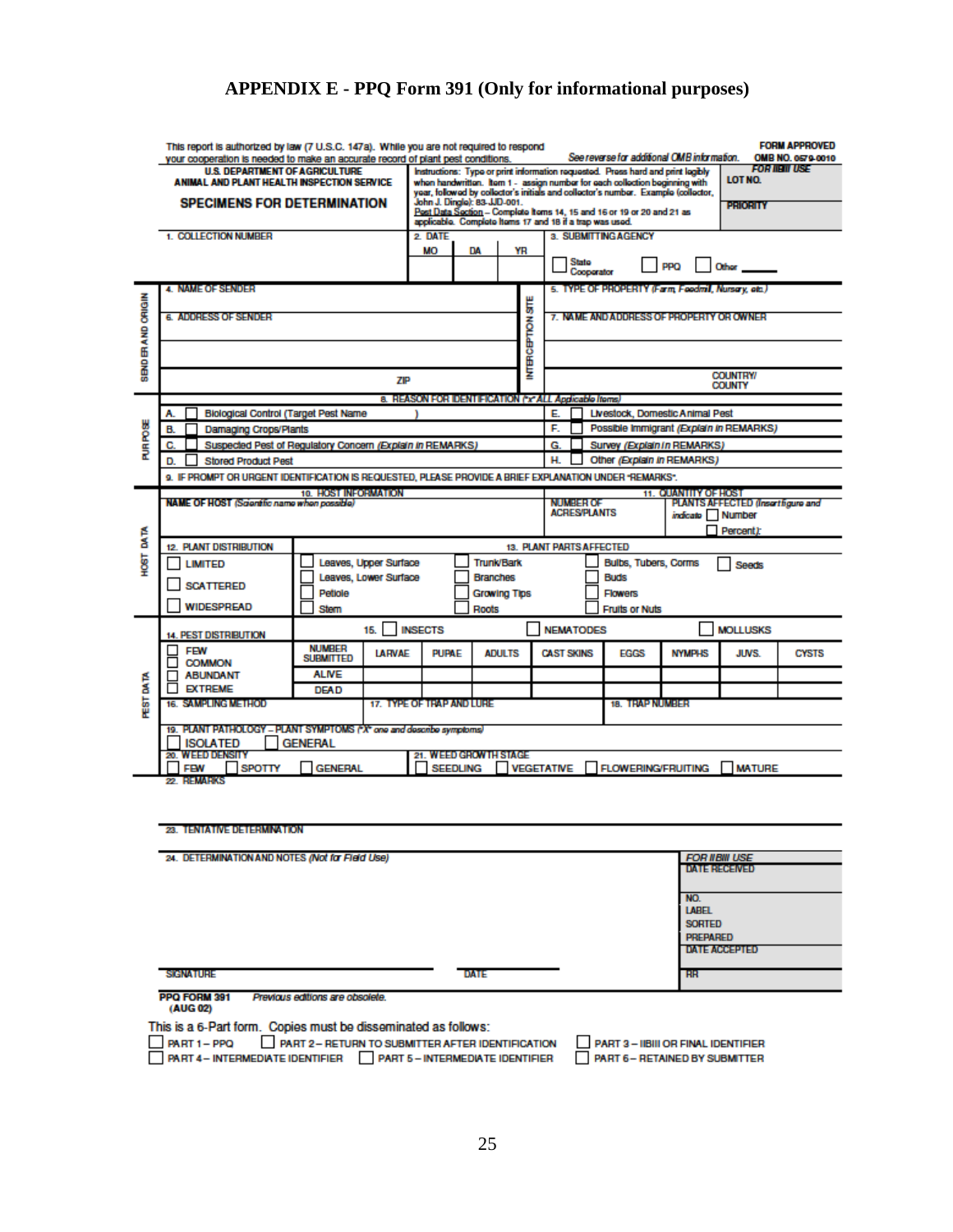#### *OMB Information*

According to the Paperwork Reduction Act of 1995, no persons are required to respond to a collection of information unless it displays a valid OMB control number. The valid OMB control number for this information collection is 0579-0010. The time required to complete this information collection is estimated to average .25 hours per response, including the time for reviewing instructions, searching existing data sources, gathering and maintaining the data needed, and completing and reviewing the collection of information.

#### **Instructions**

Use PPQ Form 391, Specimens for Determination, for domestic collections (warehouse inspections, local and individual collecting, special survey programs, export certification).

| <b>BLOCK</b>          | <b>INSTRUCTIONS</b>                                                                                 |  |  |  |  |
|-----------------------|-----------------------------------------------------------------------------------------------------|--|--|--|--|
|                       | 1. Assign a number for each collection beginning the year, followed by the collector's initials and |  |  |  |  |
|                       | collector's number                                                                                  |  |  |  |  |
|                       |                                                                                                     |  |  |  |  |
|                       | <b>EXAMPLE</b><br>In 2001, Brian K. Long collected his first specimen for determination             |  |  |  |  |
|                       | of the year. His first collection number is 01-BLK-001                                              |  |  |  |  |
|                       | 2. Enter the collection number                                                                      |  |  |  |  |
| $\overline{2}$        | Enter date                                                                                          |  |  |  |  |
| $\overline{3}$        | Check block to indicate Agency submitting specimens for identification                              |  |  |  |  |
| $\overline{4}$        | Enter name of sender                                                                                |  |  |  |  |
| $\overline{5}$        | Enter type of property specimen obtained from (farm, nursery, feed mill, etc.)                      |  |  |  |  |
| $\overline{6}$        | Enter address                                                                                       |  |  |  |  |
| $\overline{7}$        | Enter name and address of property owner                                                            |  |  |  |  |
| 8A-8L                 | Check all appropriate blocks                                                                        |  |  |  |  |
| 9                     | Leave Blank                                                                                         |  |  |  |  |
| 10                    | Enter scientific name of host, if possible                                                          |  |  |  |  |
| 11                    | Enter quantity of host and plants affected                                                          |  |  |  |  |
| 12                    | Check block to indicate distribution of plant                                                       |  |  |  |  |
| 13                    | Check appropriate blocks to indicate plant parts affected                                           |  |  |  |  |
| 14                    | Check block to indicate pest distribution                                                           |  |  |  |  |
| 15                    | Check appropriate block to indicate type of specimen<br>٠                                           |  |  |  |  |
|                       | Enter number specimens submitted under appropriate column<br>٠                                      |  |  |  |  |
| 16<br>$\overline{17}$ | Enter sampling method                                                                               |  |  |  |  |
|                       | Enter type of trap and lure                                                                         |  |  |  |  |
| 18<br>19              | Enter trap number                                                                                   |  |  |  |  |
| 20                    | Enter X in block to indicate isolated or general plant symptoms                                     |  |  |  |  |
|                       | Enter X in appropriate block for weed density                                                       |  |  |  |  |
| 21                    | Enter X in appropriate block for weed growth stage                                                  |  |  |  |  |
| 22                    | Provide a brief explanation if Prompt or URGENT identification is requested                         |  |  |  |  |
| 23<br>24              | Enter a tentative determination if you made one                                                     |  |  |  |  |
|                       | Leave blank                                                                                         |  |  |  |  |

## **Distribution of PPQ Form 391**

Distribute PPQ Form 391 as follows:

- 1. Send Original along with the sample to your Area Identifier.
- 2. Retain and file a copy for your records.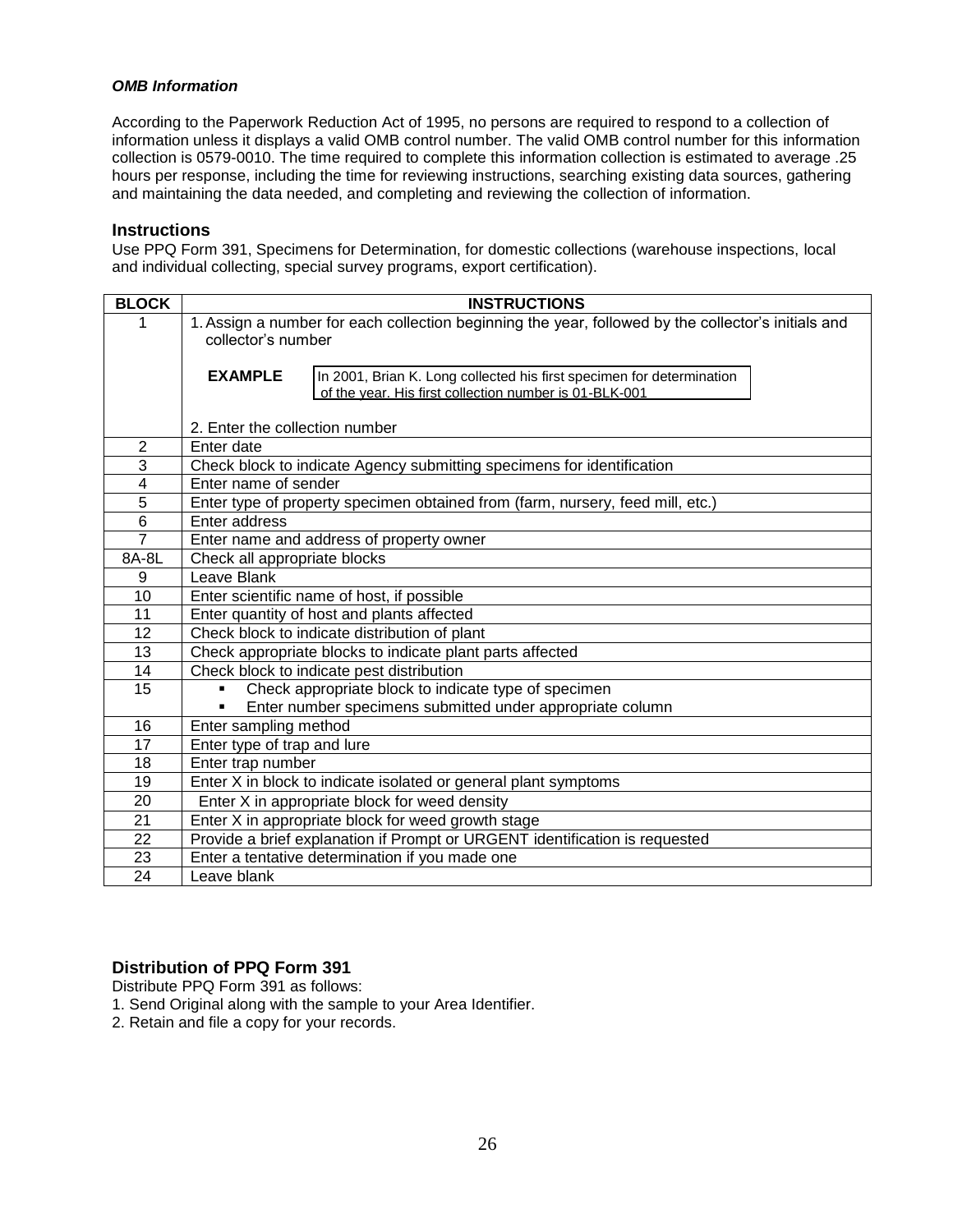# **APPENDIX F - KANSAS EAB INCIDENT COMMAND BRANCHES**

| <b>Unified</b> |                                                    | KDA - Non-tribal lands |                                                          |                        |                                                                  |  |  |
|----------------|----------------------------------------------------|------------------------|----------------------------------------------------------|------------------------|------------------------------------------------------------------|--|--|
| <b>Command</b> |                                                    | PPQ - All lands        |                                                          | Joint                  | KDA or designee - Lead                                           |  |  |
|                |                                                    | Tribes - Tribal land   |                                                          | <b>Information</b>     | <b>PPO</b>                                                       |  |  |
|                |                                                    |                        |                                                          | <b>Center</b>          | Tribe affected                                                   |  |  |
|                |                                                    |                        |                                                          | <b>Safety Officer</b>  | KDA or designee- Lead                                            |  |  |
|                |                                                    |                        |                                                          |                        | Affected Group(s)*                                               |  |  |
|                |                                                    |                        |                                                          |                        |                                                                  |  |  |
|                |                                                    |                        |                                                          | <b>Liaison Officer</b> | KDA or designee - Lead                                           |  |  |
|                |                                                    |                        |                                                          |                        | Affected Group(s)*                                               |  |  |
|                |                                                    |                        |                                                          |                        |                                                                  |  |  |
|                |                                                    |                        | <b>Science Advisory Panel</b>                            |                        |                                                                  |  |  |
|                |                                                    |                        | KDA or designee - Data, Mapping, Documentation           |                        |                                                                  |  |  |
|                |                                                    | <b>Planning</b>        | Kansas Forest Service - Restoration                      |                        |                                                                  |  |  |
|                |                                                    |                        | Affected Group(s)* - Restoration                         |                        |                                                                  |  |  |
|                |                                                    |                        |                                                          |                        |                                                                  |  |  |
|                |                                                    |                        | KDA - Quarantine, Delimiting, Mitigation                 |                        |                                                                  |  |  |
|                |                                                    | <b>Operations</b>      | PPQ - Quarantine, Investigation                          |                        |                                                                  |  |  |
|                |                                                    |                        | Affected Group(s)* - Delimiting, Mitigation, Utilization |                        |                                                                  |  |  |
|                |                                                    |                        | Kansas Forest Service - Utilization                      |                        |                                                                  |  |  |
|                |                                                    |                        |                                                          |                        |                                                                  |  |  |
|                |                                                    |                        | KDA or designee - IC Center, Materials, Communications   |                        |                                                                  |  |  |
|                |                                                    | <b>Logistics</b>       | Affected Group(s)* - Operations Center, Materials        |                        |                                                                  |  |  |
|                |                                                    |                        |                                                          |                        |                                                                  |  |  |
|                | Each Agency/Group - Time Keeping and Pay for Staff |                        |                                                          |                        |                                                                  |  |  |
|                |                                                    | <b>Finance</b>         |                                                          |                        | KDA - Procurement of Supplies, Equipment, Tree Removal Contracts |  |  |
|                |                                                    |                        | Kansas Forest Service - Restoration Grants               |                        |                                                                  |  |  |

**\*** 

| <b>Affected Land</b>            | <b>Affected Group(s)</b>                  |
|---------------------------------|-------------------------------------------|
| County Owned Land               | <b>County Employees</b>                   |
| <b>KFS</b>                      | KFS, KSU                                  |
| KDOT Owned Land                 | <b>KDOT</b> Forestry or Maintenance Staff |
| State & Federal Park Owned Land | KDWP and/or Army Corps of Engineer staff  |
| Live Plant Dealer owned Land    | <b>Nursery Employees</b>                  |
| Municipality                    | <b>City Employees</b>                     |
| Tribal lands                    | <b>Tribal Natural Resource Workers</b>    |
| Colleges & Universities         | Staff & Students                          |

## **Kansas EAB Incident Command Branches**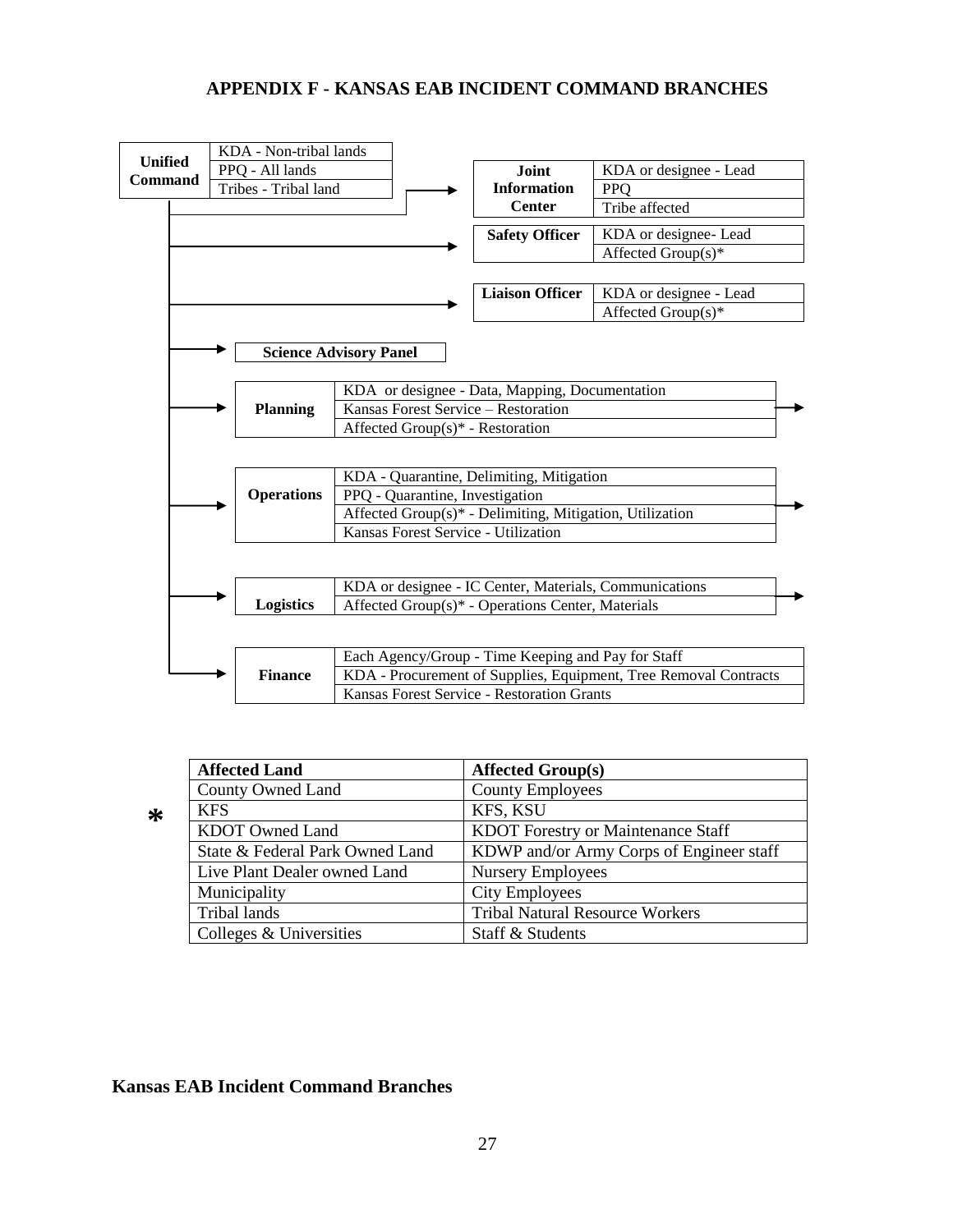

#### **Kansas EAB Incident Command Branches (continued)**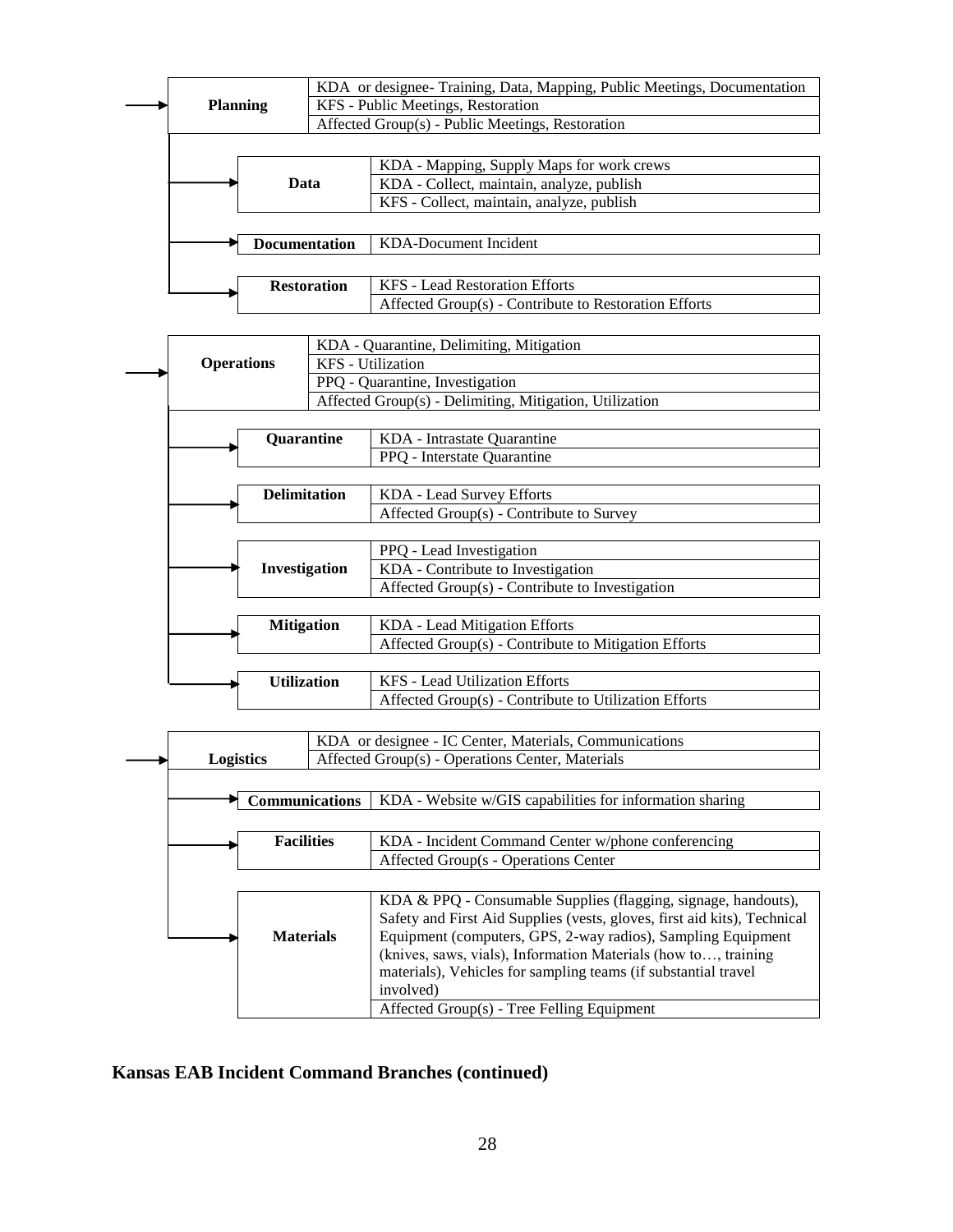# **APPENDIX G - KANSAS EAB INCIDENT FLOWCHART**

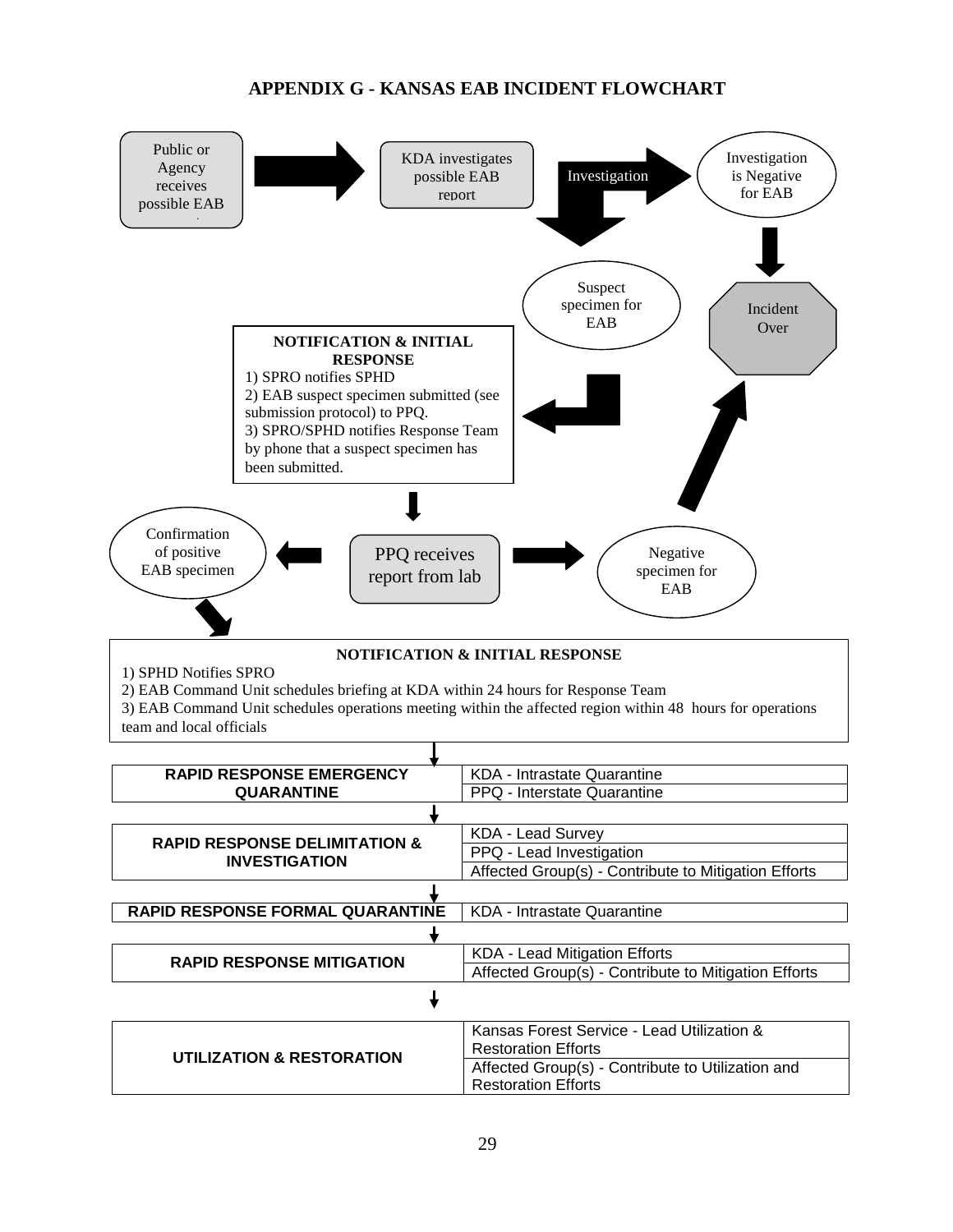## **APPENDIX H - POTENTIAL SITUATIONS AND EMERGENCY QUARANTINE ACTION**

The following are three potential situations in which EAB could be detected and the resulting emergency quarantine action:

#### 1. **EAB detected at a point source (nursery, firewood, etc) prior to adult emergence.**

If EAB is detected at a point source, we can focus our attention on preventing its movement throughout the region as well as the state as a whole. In this case the location only would be quarantined, provided that no infested material has been moved from the location. If the location is a nursery, firewood dealer or mill, an order would be issued immediately to cease movement of all ash from the property until all infested material can be destroyed. If potentially infested material has been moved from the location, then trace forwards would be conducted to track down destinations of materials, and those materials destroyed as well. As needed, those locations will be prohibited from moving materials as well. If destinations of potentially infested materials are found after adult emergence, then the second scenario (below) is followed. In all cases trace backs will be conducted to determine the source of the infested materials. Trace backs and trace forwards would be conducted as part of the EAB Investigation and would be best led by PPQ (**see Investigation section**).

#### 2. **EAB detected at a point source after adult emergence has begun.**

Township-level quarantine would be initiated on the township containing the location where the find occurred as well as those bordering the find for a ten-mile radius surrounding the location. The rationale would be that the ten-mile radius should more than cover the maximum dispersal distance of EAB ( $\sim$ six miles) and, therefore, all areas potentially infested would be contained within the initial quarantine. However, the quarantine would be kept as tight to the potential infestation boundaries as possible to limit the spread of EAB within the region as well as the state. As in the first scenario, trace backs and trace forwards will need to be conducted.

#### 3. **EAB detected at a non-point source (standing tree).**

County-level quarantine would be initiated on the county containing the location where the find occurred. If the find is near a county border then bordering counties may also be quarantined though no EAB has yet been detected within their borders. The rationale in this case is that since EAB has been found in a standing tree, we know that we have not found the source of the infestation. Due to the difficulty in detecting and delimiting EAB infestations, we should begin with the assumption that EAB is established in the region and focus our attention on preventing its movement out of the region and to the state as a whole. A delimiting survey will provide a better idea as to the scope of the infestation.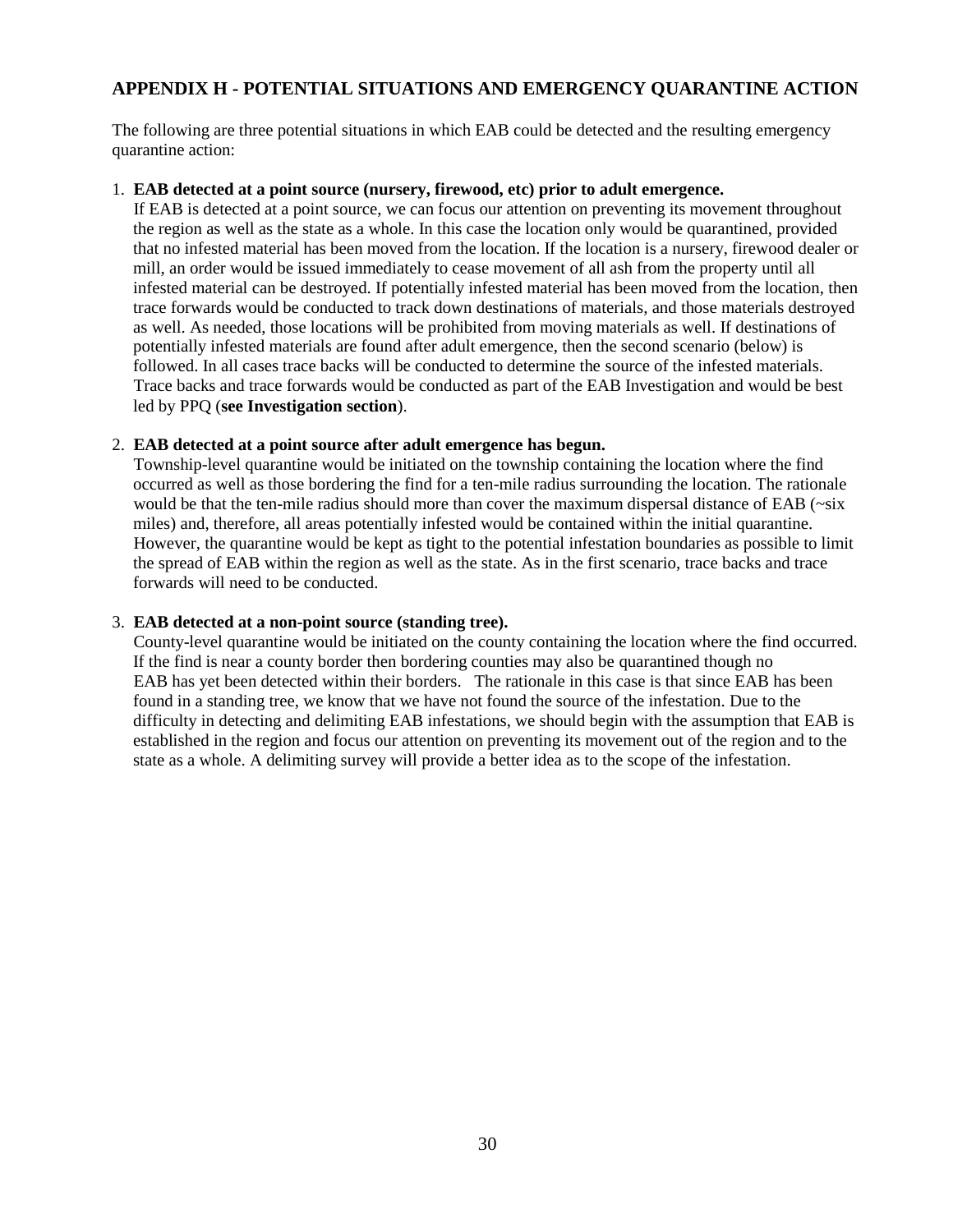## **APPENDIX I - DELIMITATION SCENARIOS**

- **Scenario 1**: If EAB is detected at a **point source**, no immediate delimiting survey will be conducted if it has been determined that the EAB-infested materials were infested before entering Kansas. If this is not the case, then a delimiting survey like that described under non-point source detection will be implemented.
	- **o** If the detection is made before adult emergence, EAB traps will be set around point source area.
	- **o** If the detection is made during or after adult emergence, EAB traps will be set around point source area. Also, EAB density within trees is likely to be very light and the larvae difficult to detect during this early period of colonization. Based on studies of EAB dispersal, most adults are unlikely to disperse more than two miles (McCullough et al, 2004). However, mated females may disperse much farther than this – potentially six miles (Taylor et al, 2005). Therefore, while the immediate area (<¼-2 miles from the point source, ¼-16 sq. miles) will likely have the highest numbers of EAB present, the potentially infested area would extend 6 miles from the point source (36 sq. miles).
- **Scenario 2**: If EAB is detected at a **non-point source** (standing tree), then an immediate delimiting survey will be conducted with EAB traps. The survey will be conducted in two phases:
	- **o** During the initial phase, a visual inspection will be conducted to record locations of symptomatic and asymptomatic ash trees. Visual survey will begin at the epicenter of the affected area and proceed outwards. Survey will be targeted towards areas most likely to contain ash rather than randomly selected areas because the purpose of the survey will be to quickly delimit the geographic scale of the EAB infestation rather than describe the population density of ash or EAB. The paths followed by surveyors will be recorded with GPS so that surveyed and not surveyed areas can be differentiated. Surveyors will work in teams of two – with one person responsible for spotting trees and the other for recording data. Data recorded will include site and tree information related to the size and condition of the tree. The time needed to complete the visual survey will depend heavily on terrain.
	- **o** The second phase of the survey will be destructive sampling of visually symptomatic trees and EAB traps being set. Visually symptomatic trees will be targeted to optimize the efficiency of resources used to fell and sample trees. However, it is recognized that EAB may also be present in asymptomatic trees so traps will be set. Surveyors will work in teams of two because of the physical demands of felling and peeling trees. Surveyors may fell small trees on their own with handsaws; however, large trees will be felled by contractors or staff from an affected group with training and access to chainsaws (municipality, KDA, Kansas Forest Service, etc.). Depending on the numbers of symptomatic trees recorded, destructive surveys may begin at the outer edge of the area surveyed for symptomatic trees and proceed inwards. Again, the idea is to quickly determine the geographic scale of the infestation. For instance, if we find an EAB-infested tree a half mile from the initial find, we know that the infestation is at least that large, and we will want to focus our attention outward from that new find rather than inward toward the initial find. At some point, it will likely become necessary to conduct a more thorough census to determine the number of infested ash within the affected area, but the initial focus should be on delimiting the geographic area affected.